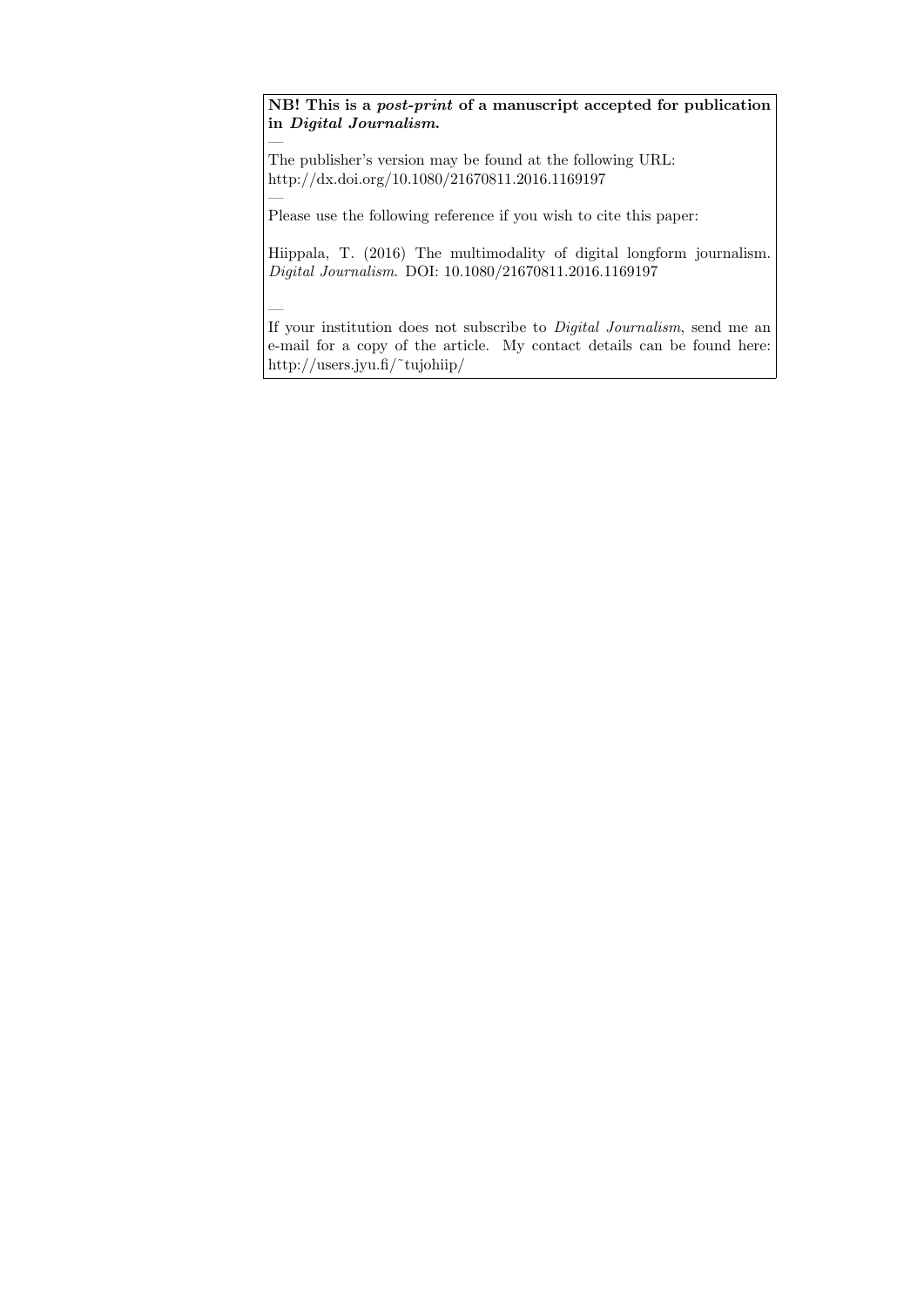# The multimodality of digital longform journalism

Tuomo Hiippala Centre for Applied Language Studies University of Jyväskylä

#### Abstract

Digital longform journalism has recently attracted increased attention among both academics and professionals. This study contributes to the growing body of research by dissecting the multimodal structure of digital longform journalism, that is, how the emerging genre combines written language, photography, short videos, maps and other graphical elements, and joins them together into a seamless narrative using subtle transitions. The data consists of 12 longform articles published in 2012–2013, which have been annotated for their visual and verbal content, their underlying principle of organization, and the transitions that hold between them. The annotation is stored into a digital corpus, which is then analysed to examine the multimodal structures that enable the longform genre to establish a narrative, and to explicate how the longform attempts to captivate its audience by creating a distraction-free environment.

### 1 Introduction

Digital longform journalism, which seamlessly integrates written language and multimedia, is increasingly recognized as a powerful way of journalistic storytelling. The longform, which Jacobson, Marino, and Gutsche (2015) describe as an emerging genre of digital journalism, seeks to captivate its audience by combining text, photographs, looping videos, dynamic maps and data visualizations into a unified whole. As a genre, the longform exhibits several novel features: simplified navigation and user interfaces, together with smooth transitions between multimedia content slow down the readers' interaction with the longform. Dowling and Vogan (2015) observe that longforms often attempt to create a "cognitive container", an environment that protects the readers from the distractions that plague the typical browsing experience, allowing them to become immersed in the narrative. This stands in stark contrast to the increasingly fast-paced consumption and fragmented structure of online news (Barnhurst, 2012).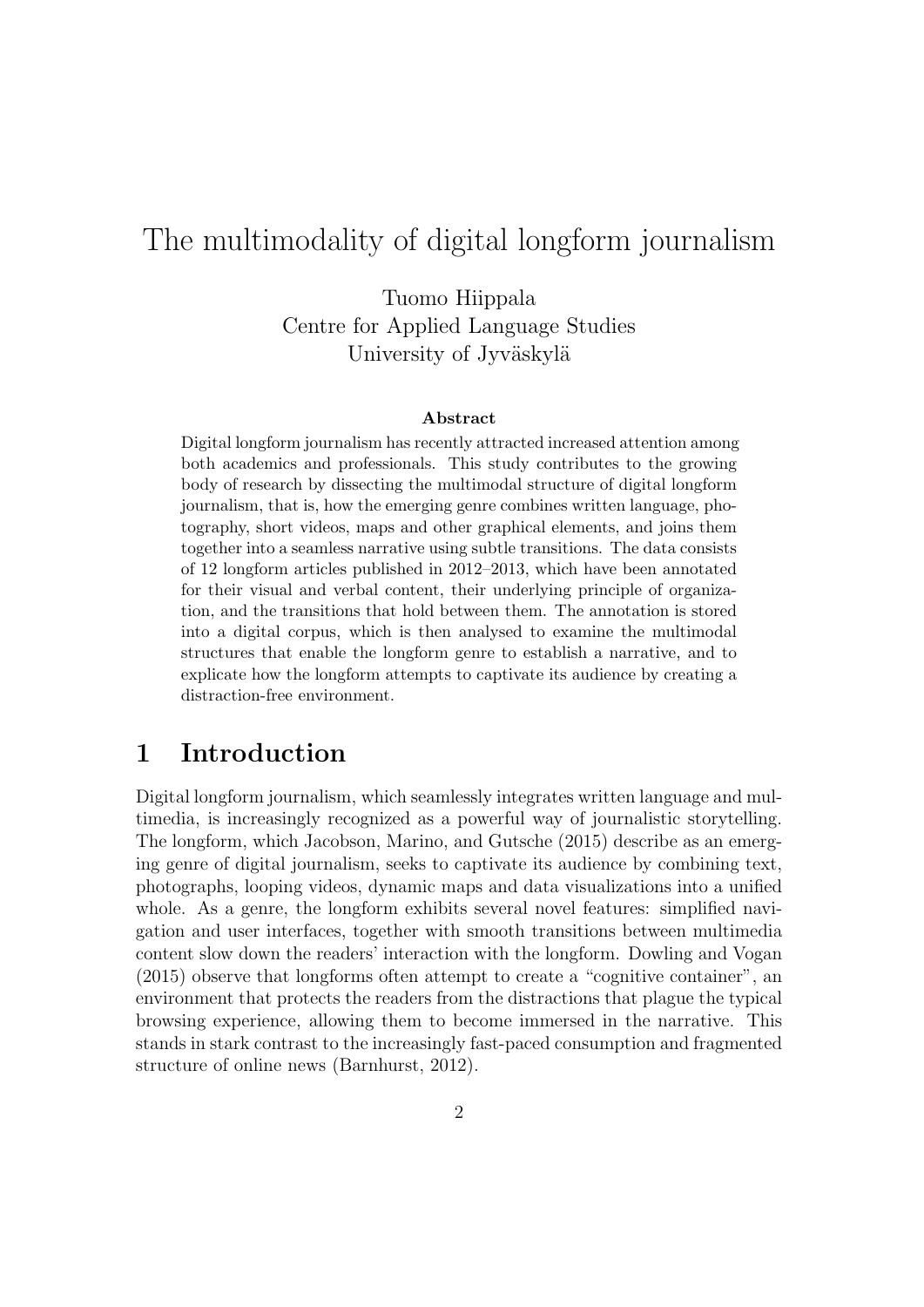Recent research on the longform has emphasized the role of multimedia features and content in containing the readers' attention (Hernandez and Rue, 2016). The 'parallax scroll', in particular, in which content moves across the screen at different paces, has been suggested to characterize the emerging genre (Jacobson, Marino, and Gutsche, 2015). Other prominent features associated with the longform include the use of looping videos consisting of a single shot, and subtle transitions between verbal and visual content (Hiippala, 2015, chapter 9). Combining a minimal user interface with the aforementioned visual features results in what Dowling and Vogan (2015, 214) describe as a 'cinematic' effect. Jacobson, Marino, and Gutsche (2015, 14), who explore how the longform genre uses multimedia, conclude that integrating technology in the unfolding narrative has enabled the longform to recontextualize traditional techniques of literary journalism. For this reason, it may be argued that the longform is more than a simple display of technological prowess: multimedia is at the heart of its narrative structure.

What is traditionally considered 'multimedia' has received much attention in recent years, particularly within the field of multimodal research. This field of research studies how language, images, typography, layout and other modes of communication interact and co-operate in different contexts (for recent overviews of the field, see e.g. Jewitt, 2014; Norris and Maier, 2014). In this article, I argue that theories of multimodality can provide a more accurate view of multimedia in digital longform journalism, circumscribing the features that distinguish the longform from other journalistic genres. Understanding this distinction is, I propose, crucial for explaining the impact of digital longform journalism, as both traditional online news and longforms often draw on the same modes of communication, yet the genres are able to configure these modes in a manner that elicits a completely different reaction from the audience (for a discussion of user engagement with the longform, see Dowling and Vogan, 2015, 210–211). In short, multimodal theories may help to explicate how the longform is able to establish a "cognitive container" and to captivate its audience.

At this point, it is also useful to situate the current study in relation to the previous work on digital longform journalism (Dowling and Vogan, 2015; Jacobson, Marino, and Gutsche, 2015; Hernandez and Rue, 2016). The goal of this study is to complement the previous work by sketching a big picture of the different modes of communication deployed in the longform genre. Providing this kind of a broad scaffolding, I argue, may prove useful for contextualizing future work that dives deeper into the journalistic content and narrative structure of the longforms. Consequently, this study does not place in-depth analyses of content, narrative or aesthetics in the spotlight, but rather seeks to illuminate (1) which modes of communication are brought into play in the longform genre and (2) how they are joined together.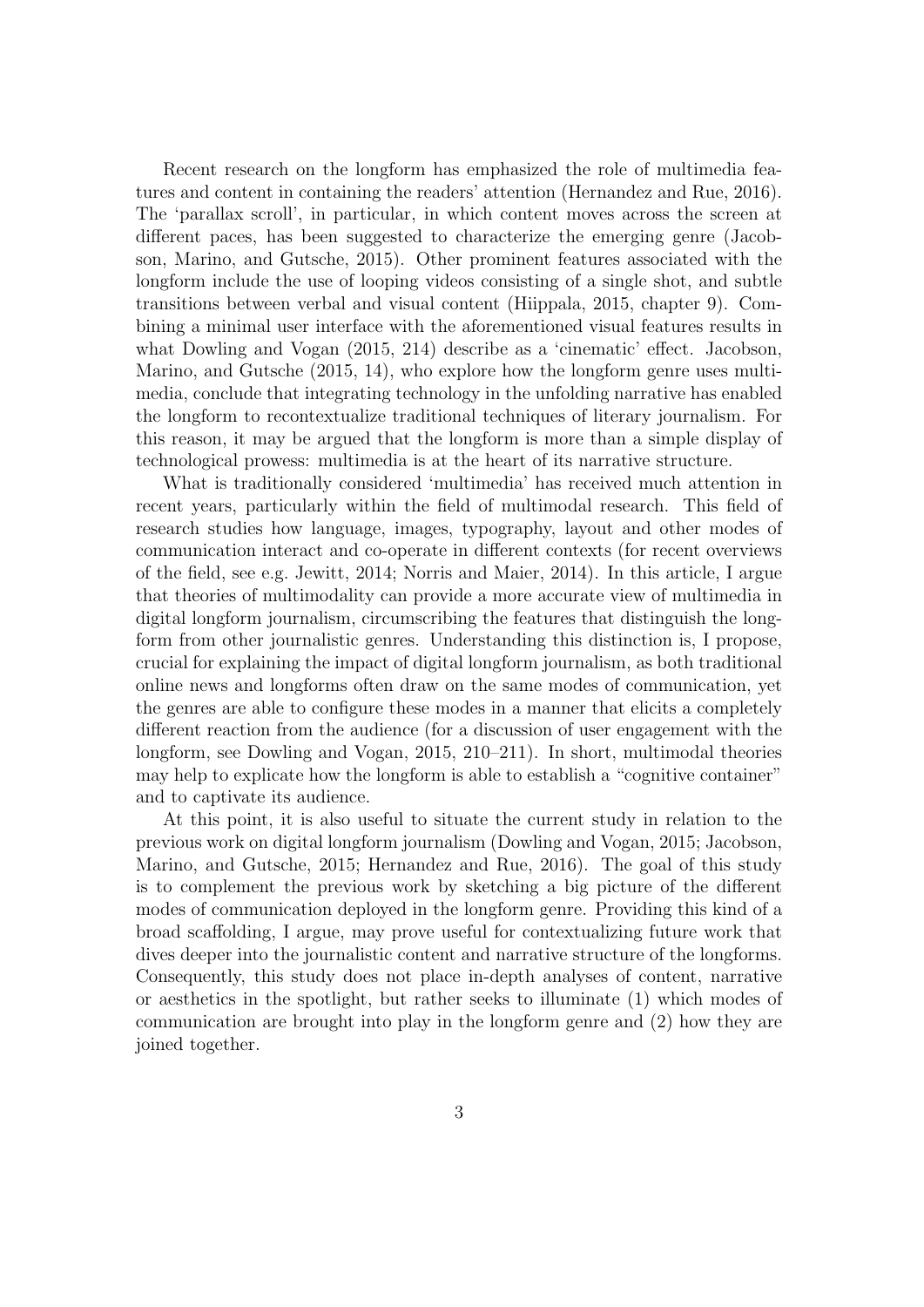The article itself is structured as follows. To establish a point of departure, I begin by reviewing the relevant work on the multimodality of digital journalism. I then illustrate how multimodal theories may be applied to circumscribe certain features of the longform genre, before proceeding to present the methods and data. The following analyses focus on how multiple modes of communication co-operate in the longform genre, while also accounting for the transitions that join their contributions together. Finally, the conclusion attempts to place the findings at the intersection of journalism studies and multimodal research.

### 2 Multimodal perspectives on digital journalism

Early work on the multimodality of digital journalism focused mainly on the presentation of daily online news. Pioneering studies in this area were conducted by Knox (2007), who studied "newsbites" on the landing pages of news websites. He defined newsbites as small-sized, concise items that included a header, a brief verbal news item and optionally, a visual illustration. Knox argued that the multimodal structure of newsbites was specifically geared towards interacting with the user on very short timescales, that is, during the initial observation of the landing page. Knox (2009) later expanded the discussion to the visual illustrations in the newsbites, which he termed "thumbnails" due to their small size. In most cases, these thumbnails were used to portray participants mentioned in the newsbites. Yet Knox observed that the size of thumbnails constrained their capability to express meanings, which he found limited in contrast to those available to photojournalism proper, whose potential for conveying complex meanings has been recently explored extensively from a multimodal perspective in Caple (2013) and Caple and Bednarek (2015). For this reason, Knox argued that the thumbnails represented an expansion of the typography in online news, which had evolved to support navigation rather than doing actual journalistic work.

Similar propositions were put forward by Bateman, Delin, and Henschel (2007), who explored the generic structure of landing pages, contrasting their multimodal structure with the front pages of printed newspapers. They observed that the landing pages devoted considerably more layout space to navigation structures than their printed counterparts. Considering the interconnected nature of an entire news website, the move from print to digital has likely driven the emergence of structures such as the newsbites. At the same time, however, news websites retained aspects of traditional newspaper design, whose column-based layout originally emerged from the limitations of early printing technology, which could not produce columns of variable width (Bateman, 2008, 17). Over time, this kind of conventionalized layout – which emerged as a consequence of a technological constraint – evolved into a more abstract organization to support the presentation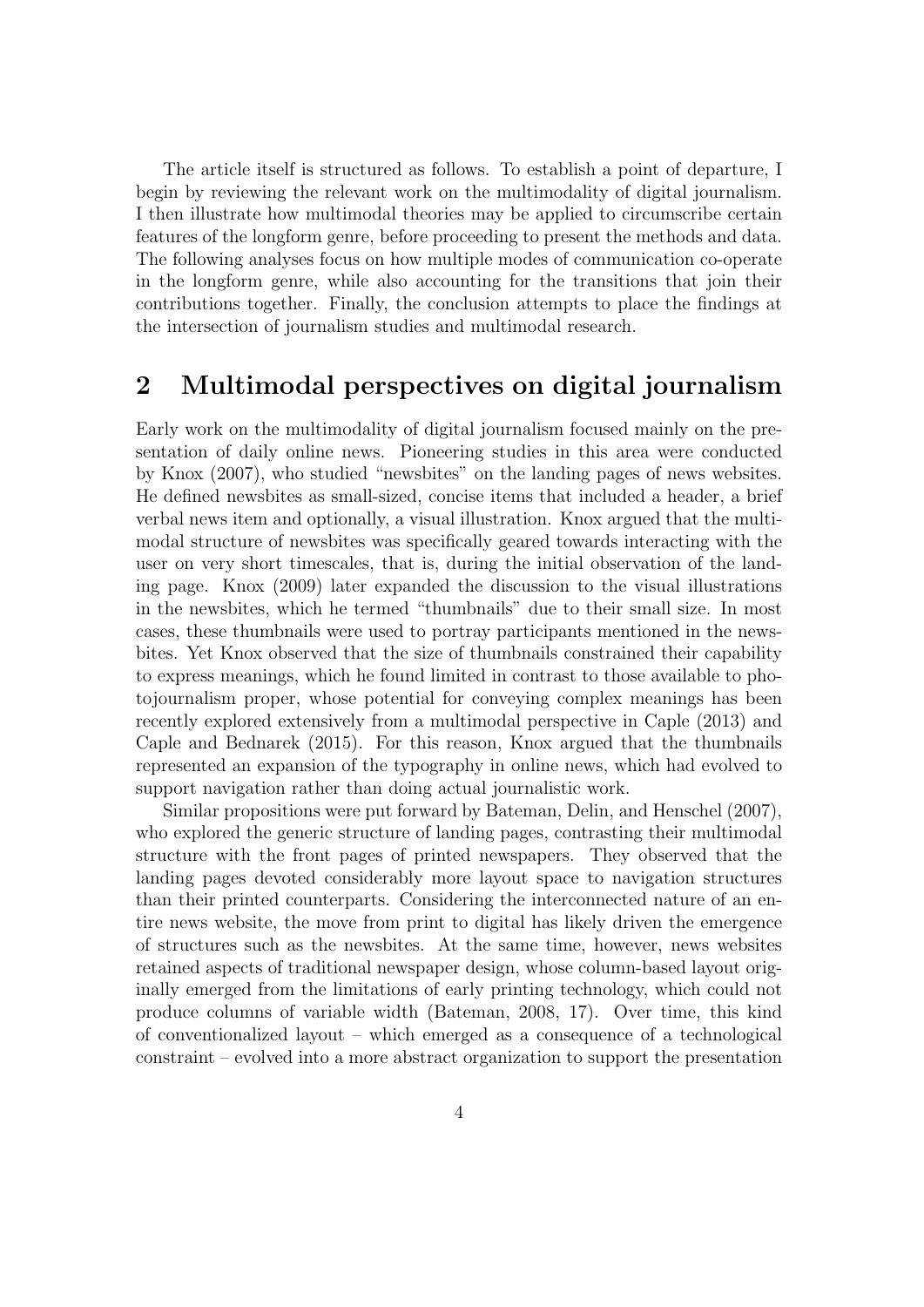of news, which was subsequently carried over to digital media. Given the kind of trajectory described above, it is reasonable to expect that certain predecessors may be identified for digital longform journalism as well, not only in terms of journalism practice, but also in terms of multimodal structure.

Generally, the previous research shows that even the most common genres of digital journalism appear to thrive on multimodality, which allows them to develop new means of expression, such as the newsbites and to recontextualize traditional forms of journalism (Jacobson, Marino, and Gutsche, 2015). This capability is founded on being able to coordinate the use of multiple semiotic systems, such as language and image (Knox, 2009, 147). In multimodal research, these systems are often conceptualized as semiotic modes, which are communicative resources that are socially shaped among the members of a culture (Kress, 2010, 2014). The modes are, in short, shared resources for making and conveying meanings. Due to its central role within theories of multimodality, the definition of a semiotic mode remains debated in the field (for discussion and various proposals see e.g. Constantinou, 2005; Elleström, 2010; Bateman, 2011). Given the target of the current study, I argue that Bateman's (2011) definition presents an appropriate choice for several reasons.

To begin with, Bateman (2011) postulates that any full-blown semiotic mode must have three strata. Firstly, a mode needs to have a material substrate, which may be manipulated to carry physical traces of semiotic activity. In the case of digital longform journalism, the underlying materiality is that of a screen. Secondly, this material substrate determines the available *semiotic resources*, which in this case include – among others – written language, illustrations, photographs, diagrams and audiovisual moving images. These semiotic resources are inherently structured in a way that provides their user with a range of choices, and the selections made within these choices may be combined into more complex structures. Thirdly, all semiotic modes have a specific component – *discourse semantics* – to support the contextual interpretation of their semiotic resources. In other words, discourse semantics provide candidate interpretations for semiotic resources and their combinations across different contexts of use.

The theoretical point of departure may be reiterated as follows: when brought together, the three strata described above – material substrate, semiotic resources and discourse semantics – help to characterize entire semiotic modes, which serve as abstractions for bringing multimodal phenomena under analytical control. These abstractions seek to transcend the language/image dichotomy, which is increasingly questioned across different fields concerned with multimodality (Bateman, 2014b). In practice, however, the situation is far more complex, as multimodal genres often deploy multiple semiotic modes simultaneously (van Leeuwen, 2005; Bateman, 2008, 2014a).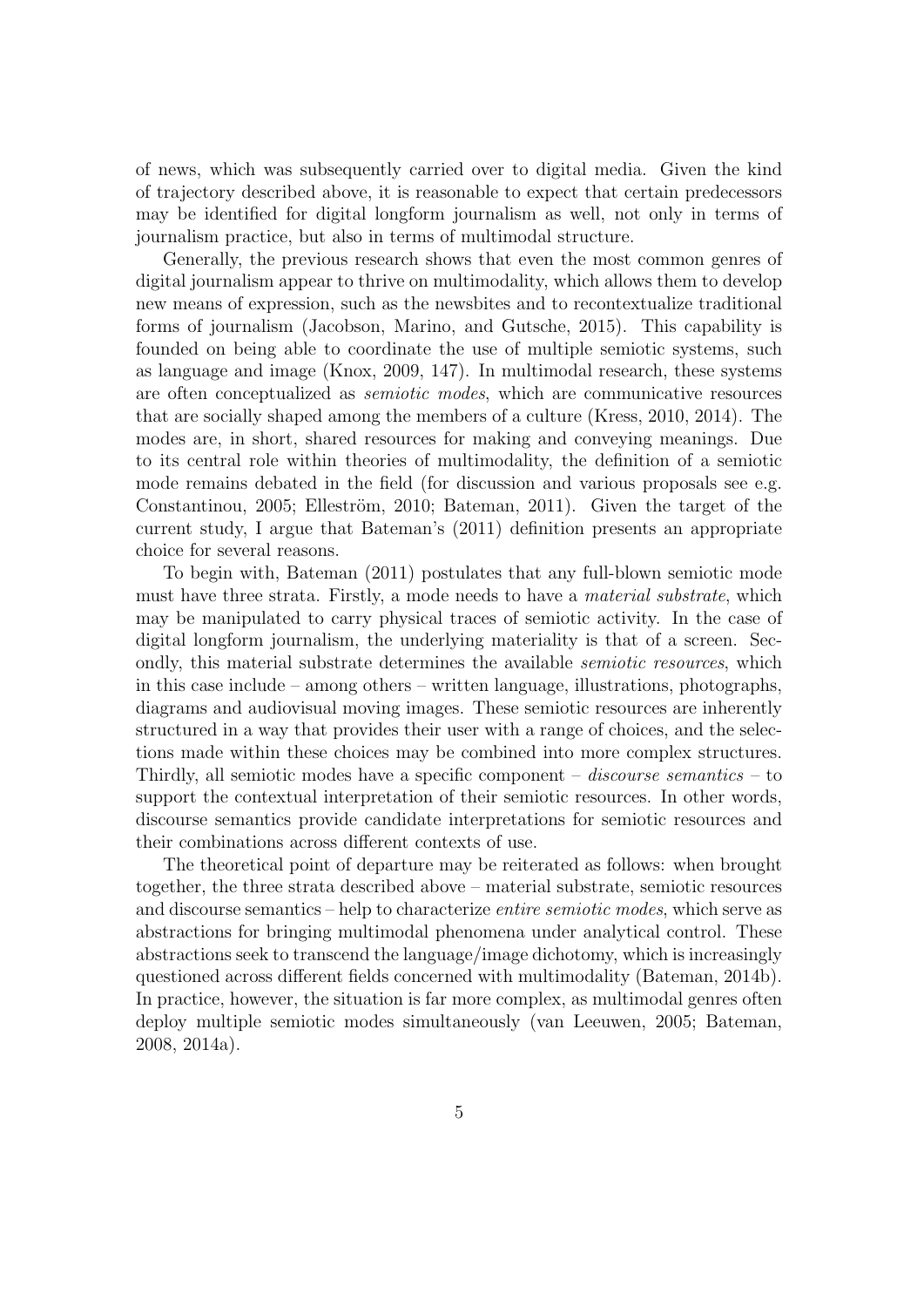To exemplify, the landing page of a news website may combine written language, photographs and pictograms into a spatial organization that I will characterize in terms of a semiotic mode shortly below, while simultaneously embedding another type of multimodal organization in the form of a video. Whereas a video organizes audiovisual moving images into a time-based organization composed of shots and scenes, the landing page combines written language, photographs and other graphic elements in two-dimensional layout space. These combinations, such as the newsbites described above, require the viewer to resolve discourse relations that are primarily spatial, that is, determining which pieces of content belong together. Engaging with the video, however, demands a shift to a different mode of interpretation, which is appropriate for an organization that unfolds in time, that is, resolving relations between shots and their groupings. Tracking these kinds of hybrid organizations represents a major challenge to multimodal analysis, which applies equally to the study of digital longform journalism.

To illustrate how this rather theory-heavy discussion above can provide valuable insights into the multimodality of digital journalism, I will begin by discussing the landing page of the international edition of The New York Times (hereafter NYT), which also serves as point of contrast for the subsequent analyses of the longform genre. Figure 1 represents the layout of the landing page, which has been marked for the semiotic resources present: written language, pictograms, illustrations and photographs. In addition, I have designated several points of interest, which are numbered from one to seven. These include combinations of multiple semiotic resources commonly found in the news website genre, such as (1) user interfaces combining pictograms and language; newsbites consisting of alternative configurations of language, photographs and illustrations – provided by both the  $NYT$  (2, 3, 4, 6) and other news outlets (5) – and combinations of pictograms, written language and images (7).

By populating the layout space with these kinds of familiar multimodal structures, the news website is able to fulfil the many functions of "online journalisms" originally identified by Deuze (2003), which are now brought together on the landing page: the NYT website provides original content, aggregates content from other sources, allows the users to comment and interact with news items, and encourages sharing them in social media. This does not only show how the functions of the news websites have evolved: I argue that is equally important to acknowledge that performing all of these functions simultaneously is enabled by appropriate combinations of semiotic resources. The task of a genre, then, is to conventionalize these combinations, allowing emergent structures to turn into established patterns over time (Waller, Delin, and Thomas, 2012). This is precisely what Knox (2007, 2009) observed in the case of newsbites.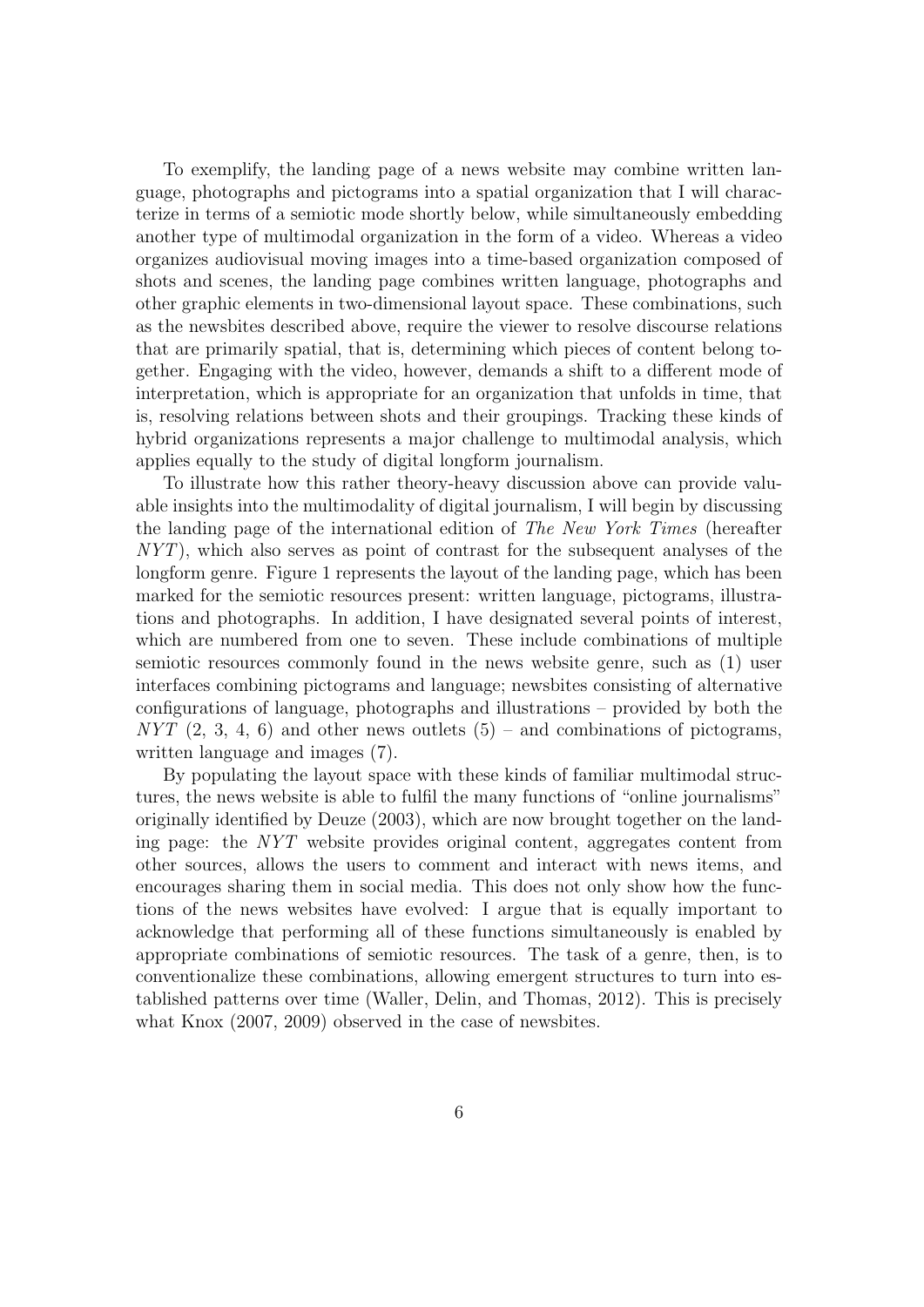

Figure 1: A part of the landing page for the international edition of The New York Times, 23 December 2015.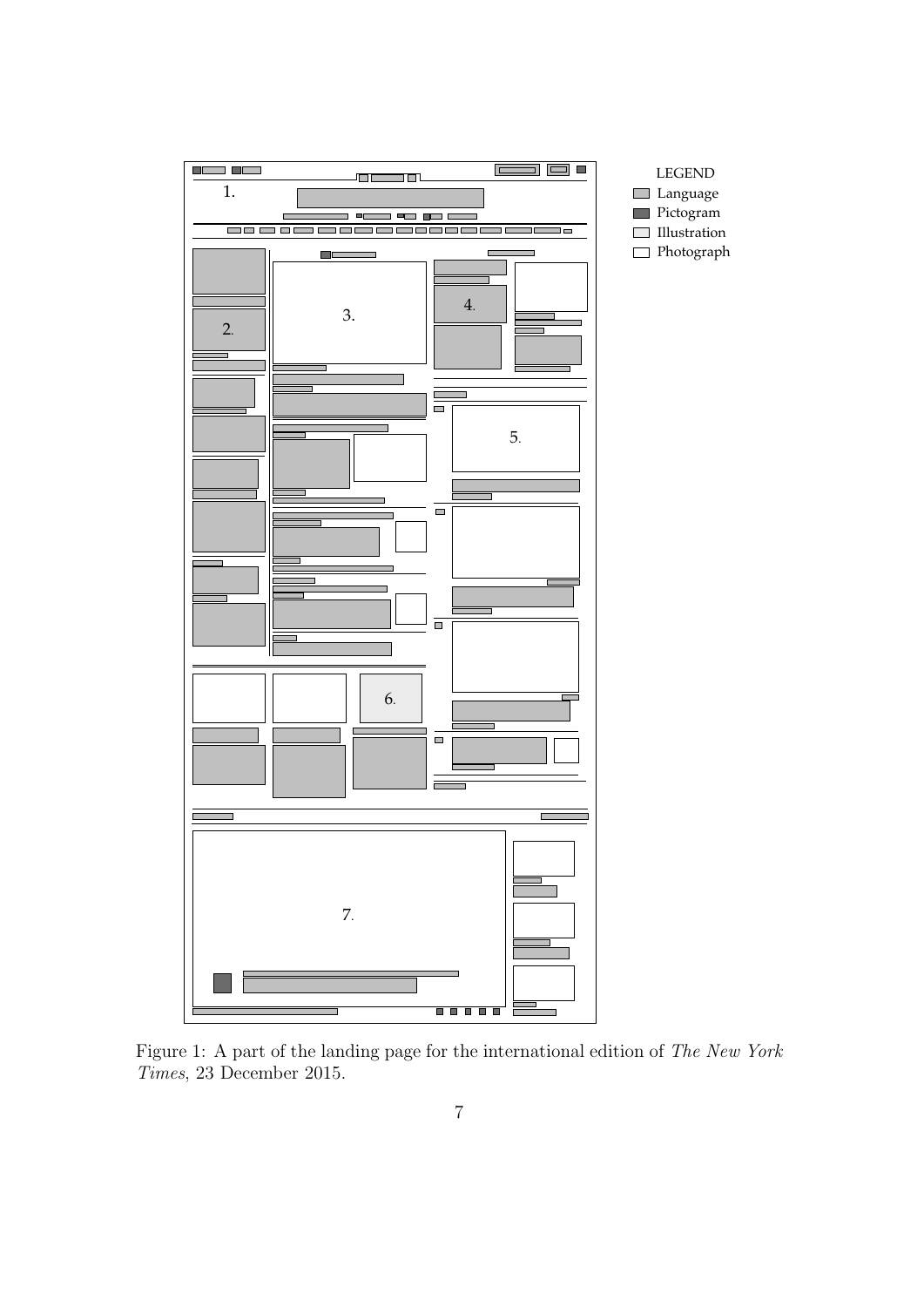Point (7) exemplifies one such development by superimposing a pictogram – a play button – on a photograph, together with a header and author attribution. Additional pictograms, which consist of social media panels, are positioned below the photograph. This combination resembles a newsbite (Knox, 2007, 26), but the pictogram superimposed on the photograph allows the user to infer that this combination is not only a newsbite, but also a user interface for a video. In terms of multimodal structure, the user interface enables the spatial organization of the landing page to impose control on the time-based organization of the video. While this observation may appear trivial, formulating hypotheses about combinations of semiotic resources is a common task of interpretation demanded from every user interacting with multimodal phenomena (see e.g. Bateman and Wildfeuer, 2014; Wildfeuer, 2014; Hiippala, 2015). Providing these candidate hypotheses is the task of discourse semantics, which guide the contextual interpretation of semiotic resources across the landing page. Now, in the light of the stratified model of a semiotic mode proposed by Bateman (2011), the next step is to characterize the semiotic mode at play on the landing page.

Because of the compartmentalized structure of the NYT landing page, I argue that the dominant semiotic mode is that of page-flow. Page-flow is a composite semiotic mode, which means it can incorporate inputs from other semiotic modes and organize them in the layout space. Bateman (2008, 176) accordingly characterizes page-flow as exploiting the "full two-dimensional spatial extent of the page for expressing rhetorical and other functional organizations". That being said, the functional organization of the NYT landing page appears to be based on both newsworthiness and subject matter. The news items seem to be organized according to newsworthiness, with a report on upcoming elections occupying the central position (3), accompanied by current events (2). This is a common position of the "news frame", to which the readers attend first on the landing page (Leckner, 2012, 170–171). Further down the news frame, a newsbite (6) presents a recap of the past year's top stories, whose position indicates lower newsworthiness. Editorials and opinion pieces (4), news sourced from other outlets (5) and videos (7) exist outside the news frame, and therefore their position in the layout does not convey newsworthiness. In short, their functional organization is motivated subject matter.

It is important to understand that on the NYT landing page, the semiotic mode of page-flow is exploited for the efficient presentation of content. This does not, however, reflect the multimodal structure of the entire news website. In addition to news stories, many other genres may be found beyond the landing page, which include, among others, photo galleries and visual essays, which can present narratives that extend across pages (Caple and Knox, 2012), and more traditional language-driven feature stories (Steensen, 2009). I argue that many of the distin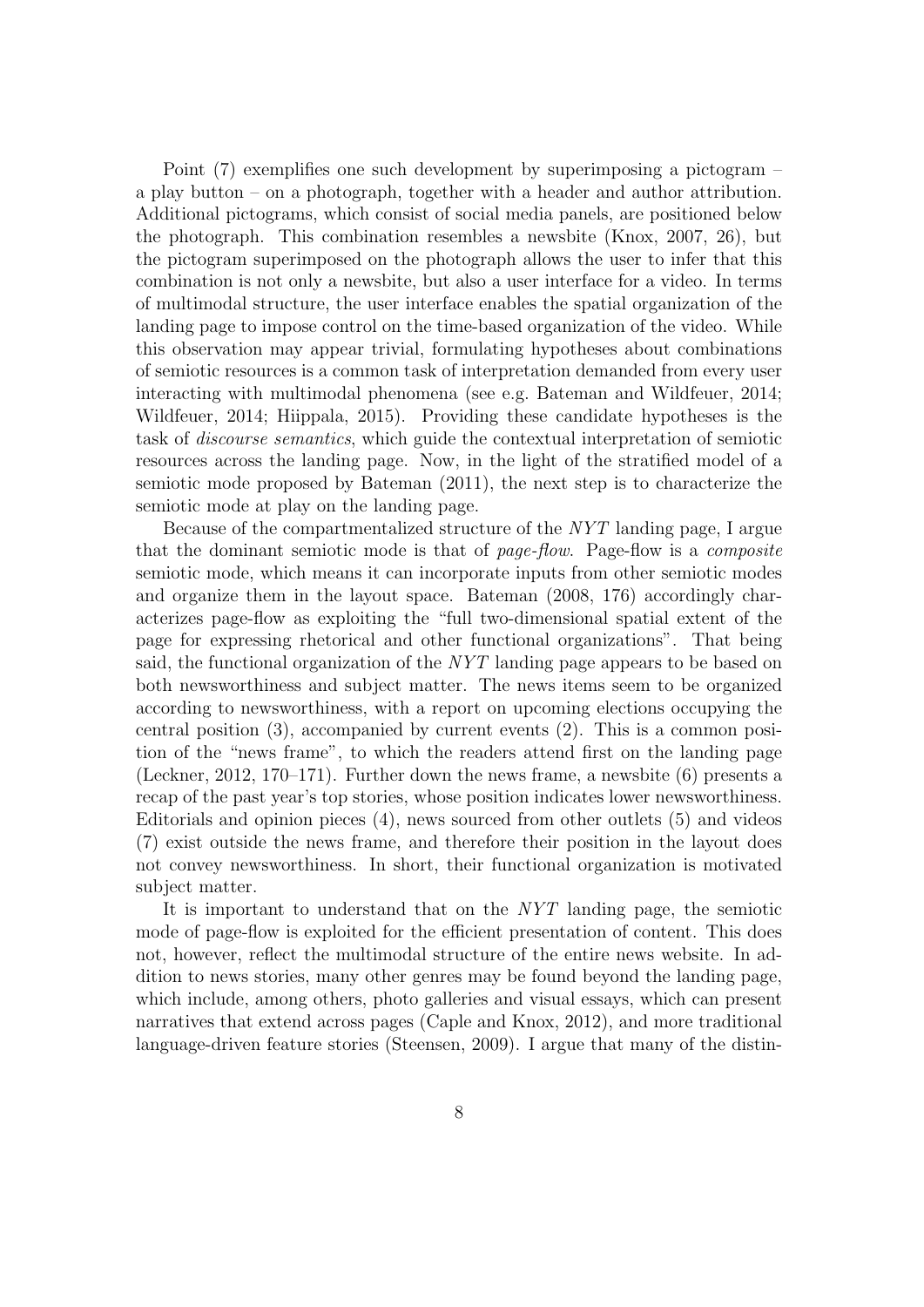guishing features between these genres may be traced back to the selections made in the semiotic modes and their organization in the two-dimensional layout space. This also applies to the longforms, whose structure I now begin to unpack using the concept of "layouting", which allows dismantling their structure.

Discussing the multimodal structure of film, Bateman and Schmidt (2012, 51) define layouting as

"an abstract mechanism that applies equally to both static and dynamic media and which offers a powerful conceptual tool for setting out quite explicitly the kind of segmentations that film, and other media, regularly employ."

Two key concepts in this quote are media and segmentations. Within this stream of multimodal research, the concept of media (or its singular form medium) refers to a "historically stabilized site for the deployment of some semiotic modes for the achievement of varied communicative purposes" (Bateman, 2014a, 256). Media may be either time- (e.g. film) or space-based (e.g. traditional newspapers, news websites). That being said, I consider the news website a medium, which may carry multiple genres, such as landing pages, news stories, photo galleries and longforms, to name a few. The second concept, segmentation, refers to the configuration of semiotic modes within a medium, which emerges as a result of the layouting process (Bateman and Schmidt, 2012, 53). For modes unfolding in time, such as film, the segmentation may involve organizing shots into scenes and further into more abstract units of narrative, whereas spatial media exploit the layout space organize their content according to some underlying principle, as exemplified by the landing page in Figure 1. As Jacobson, Marino, and Gutsche (2015) observe, the longforms frequently combine aspects of both, which sets a clear requirement: any analytical tool used to interrogate the multimodal structure of the longform needs to be able to handle both time- and page-based organizations.

On these grounds, I argue that the notion of layouting may be put into productive use in the study of digital longform journalism, particularly in tracking how the longform organizes contributions from multiple semiotic modes. This may be exemplified using the opening sequence of 'A Game of Shark and Minnow' (The New York Times, 2013), whose first four screens are visualized in Figure 2. 'A Game of Shark and Minnow' reports on the geopolitical tensions in the South China Sea, telling the story of Philippine marines guarding a desolate reef, stationed on a permanently grounded, rusty WWII-era ship. The longform's opening sequence consists of four screens:

- 1. a looping single-shot video illustrating the journey to the reef,
- 2. a dynamic, zoom-in map that situates the reef geographically,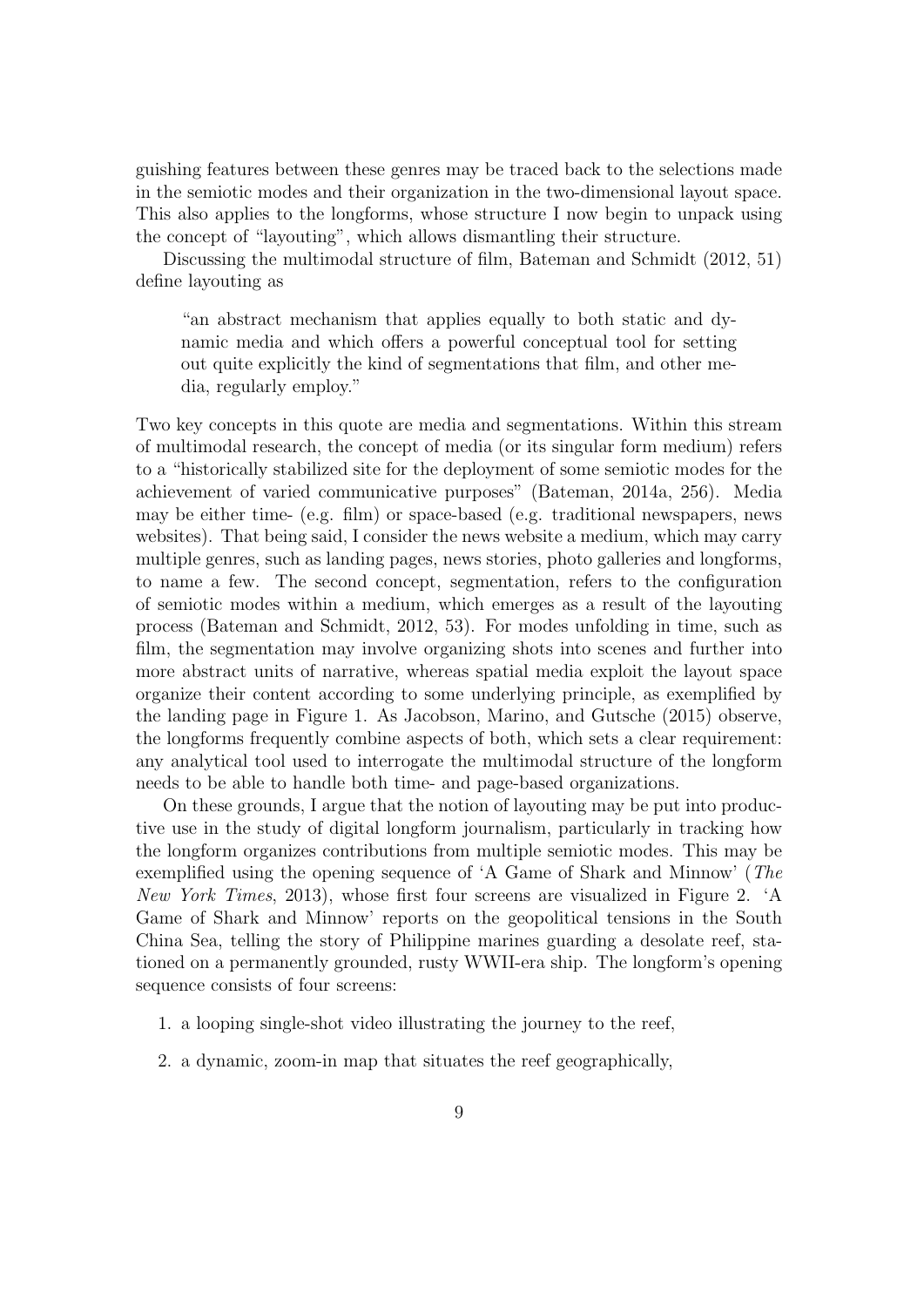- 3. a still photograph showing the grounded ship,
- 4. paragraphs of written language comprising an introduction.



Figure 2: The opening sequence of A Game of Shark and Minnow

All four screens feature written language functioning as headers, captions or body text, which are marked using grey boxes in Figure 2. The looping video, the dynamic map and the static photograph (1–3) that precede the longer body of written text  $(4)$  are organized into a hierarchy during the layouting process, which is visualized using the tree diagram above the screens (for a more detailed analysis of this sequence, see Hiippala, 2015, 199–201). The hierarchy is established using two distinct transitions, dissolve and scroll, whose functions I will describe shortly below.

Two aspects of this sequence warrant attention as key features of the longform genre: (1) the use of multiple semiotic resources in each screen and (2) the use of transitions to join them. The screens in Figure 2 include static and dynamic images, written language, diegetic sound and cartography – all of which are carefully orchestrated in order to carry the narrative forward. Making sense of their combinations requires the viewer to select an appropriate strategy of interpretation for each screen: a prerequisite for doing so is identifying the active semiotic mode, which provides the discourse semantics for making inferences about the content and its organization (Bateman, 2011, 32). To exemplify, attempting to interpret the opening sequence in Figure 2 by invoking the strategies for making sense of news value in Figure 1 serves to illustrate how different kinds of structures invite different kinds of interpretations. This is an essential component of contemporary media literacy, which is particularly relevant for the longform, in which contributions from distinct semiotic modes and media, to quote Lemke (2005, 51),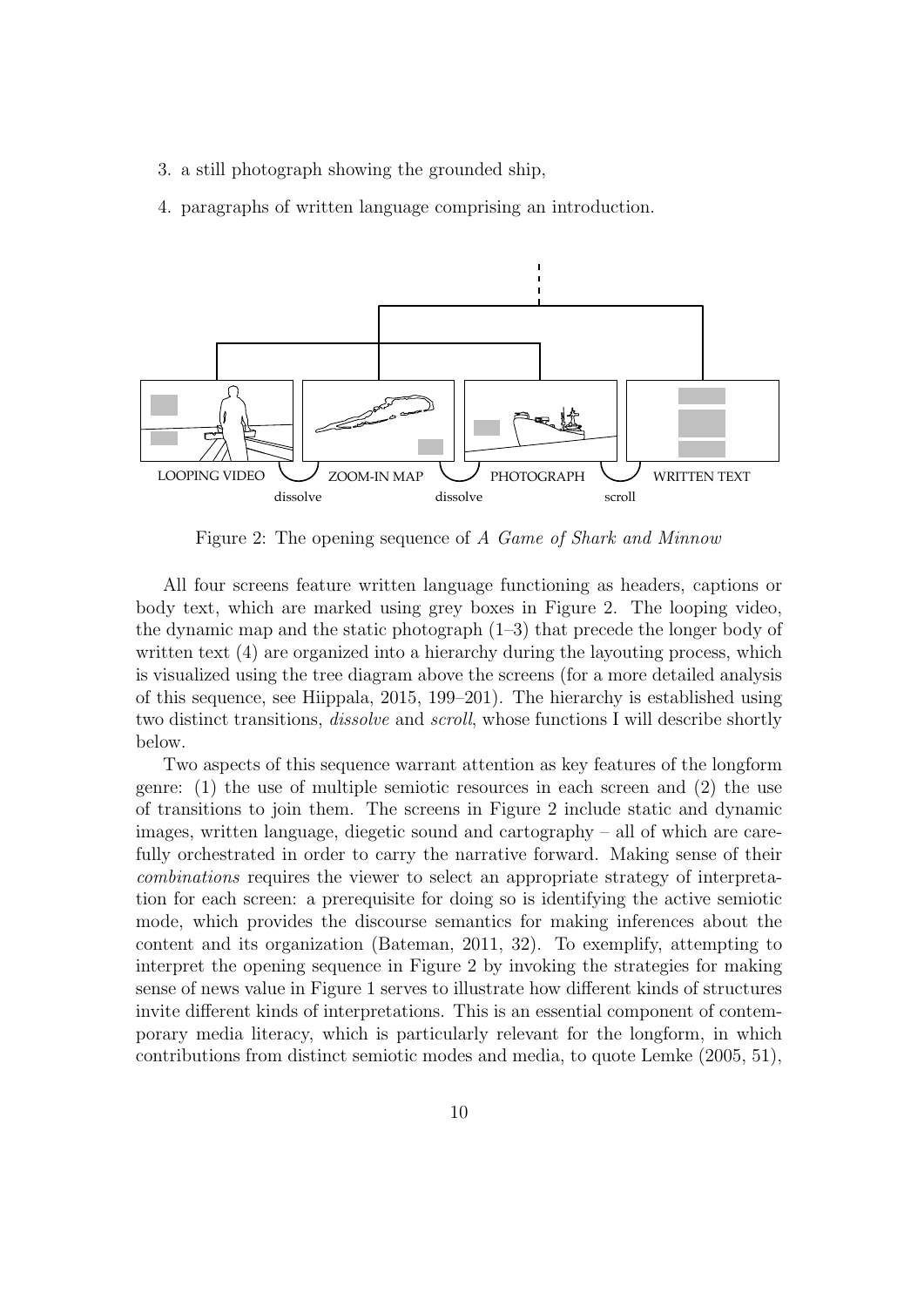"synthesize and integrate the older conventions of the printed text-and-image page and the dynamic image-and-sound streams of film, video, and animation."

One such contribution are the dynamic transitions between the screens. As Dowling and Vogan (2015, 214) note, the longform "converges the powerful elements of old media such as print and theater and honors the diverse forms of literacy that mark twenty-first-century audiences". These transitions may be described as an import from the semiotic mode of film, which the longform genre is also able to incorporate, as the underlying material substrate – the screen – allows rendering content instantly for display. In recent years, multimodal researchers have sought to contribute to the already extensive body of research on film by investigating how the filmic mode exploits the available semiotic resources to signal discourse relations between shots (Tseng, 2012; Wildfeuer, 2014). Tseng and Bateman (2012, 92), in particular, have emphasized that the meanings associated with specific transitions are not predefined, but recovered from their immediate context of occurrence, that is, from the preceding and following shots. A dissolve, for instance, may be used to indicate the passing of narrative time in film, yet this is not always the case (cf. Branigan, 1984, 29). Because transitions may be embedded in different contexts, they can also be extended to other media, such as news websites, in which they can have a completely different function.

In digital longform journalism, the transitions seem to mark a switch between different semiotic modes. The dissolves in Figure 2, whereby the pixels of the preceding screen are gradually replaced by those in the following one, appear suitable for transitions between visual content  $(1-3)$ . For moving into textual content (4), the appropriate choice is a scroll; a traditional transition in the website medium (for transitions and their descriptions, see Table 2). Arguably, the viewers may recognize the dissolve as an import originating in the filmic mode, yet they are unlikely to carry over interpretations commonly associated with this transition in film to the longform genre. This is precisely how the longform can acquire seemingly cinematic qualities (Dowling and Vogan, 2015, 214), which also shows that media convergence is not restricted to content, but also extends to multimodal structures (cf. Jenkins, 2006).

Next, building on the review of previous research on the multimodality of digital journalism and the example analyses presented above, I proceed to present the methods and data of the current study.

### 3 Methodology

To identify preliminary characteristics of the longform as a multimodal genre, I describe their structure using several abstractions. These include the semiotic modes of text-flow, image-flow and page-flow, which describe how the longforms use the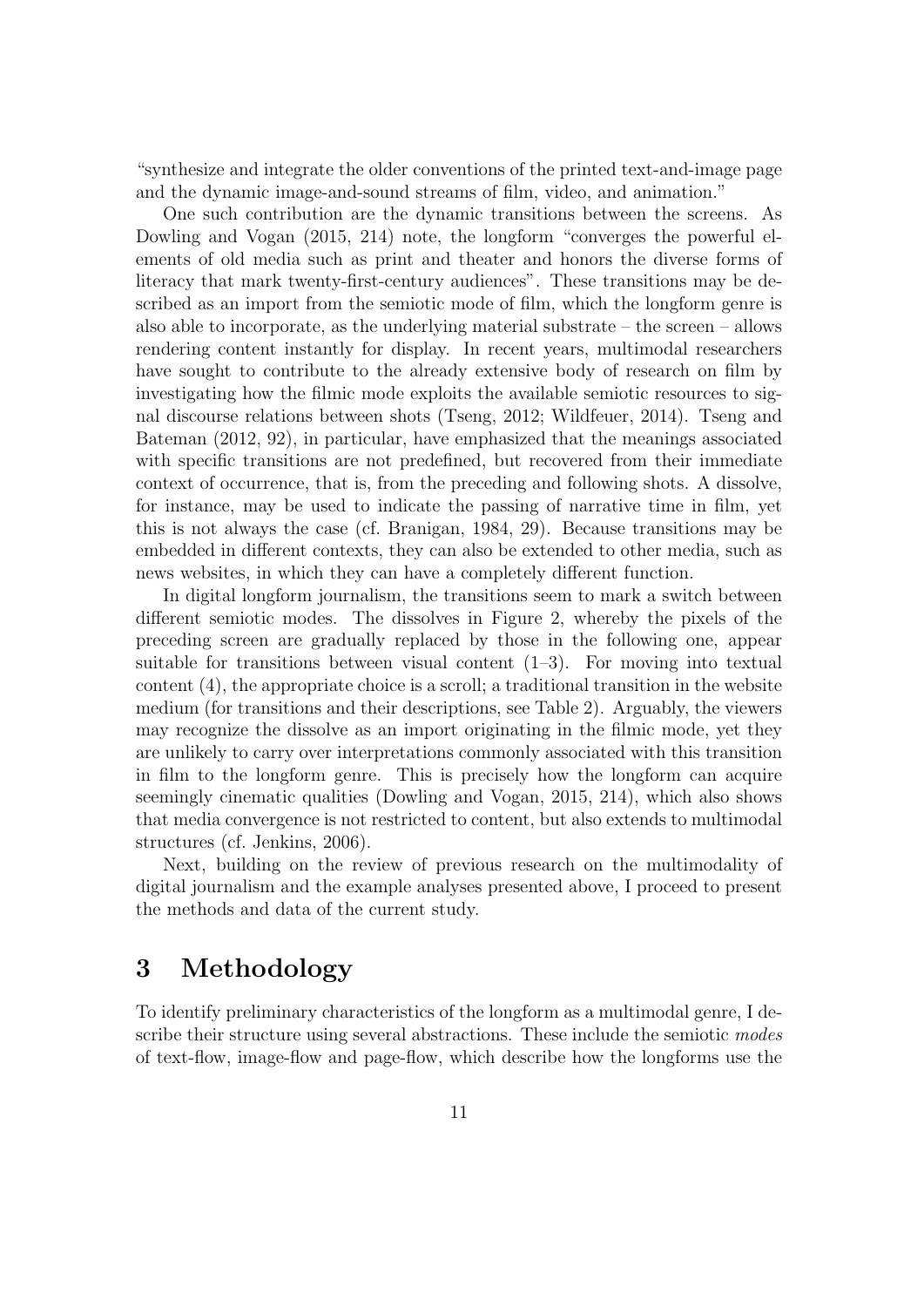| Mode                 | Description                                                                                                                                                                                                                                           |
|----------------------|-------------------------------------------------------------------------------------------------------------------------------------------------------------------------------------------------------------------------------------------------------|
| Text-flow            | Written narrative consisting of paragraphed written<br>text, which unfolds linearly. Text-flow may be inter-<br>rupted or accompanied by photographs, diagrams, illus-<br>trations, videos and other semiotic resources (see e.g.<br>Hiippala, 2016). |
| Photography          | <b>Photographs</b> that take up an entire screen and adhere<br>to the conventions of photojournalism (see e.g. Caple,<br>2013). They may have other semiotic resources, such as<br>written language, superimposed on them.                            |
| Dynamic image-flow   | Video, consisting of audiovisual moving images orga-<br>nized into one or more shots, which make up an unfold-<br>ing sequence (see e.g. Bateman and Schmidt, 2012).                                                                                  |
| Map                  | Maps and other representations of geographic informa-<br>tion that occupy the entire screen.                                                                                                                                                          |
| Page-flow            | <b>Layouts</b> that use the two-dimensional layout space to<br>organize the content into units that work together to-<br>wards a common communicative goal (see e.g. Bateman,<br>2008, 176).                                                          |
| Animation            | Animations consisting of computer-generated images<br>organized into shots, which make up an unfolding se-<br>quence.                                                                                                                                 |
| Dynamic illustration | Animated illustrations that occupy the entire screen;<br>either hand-drawn or computer-generated.                                                                                                                                                     |
| Static illustration  | <b>Static illustrations</b> that occupy the entire screen; ei-<br>ther hand-drawn or computer-generated.                                                                                                                                              |
| Static image-flow    | <b>Comics</b> and other static images organized into mean-<br>ingful sequences in the two-dimensional layout space<br>(see e.g. Bateman and Wildfeuer, 2014).                                                                                         |

Table 1: The semiotic modes and their definitions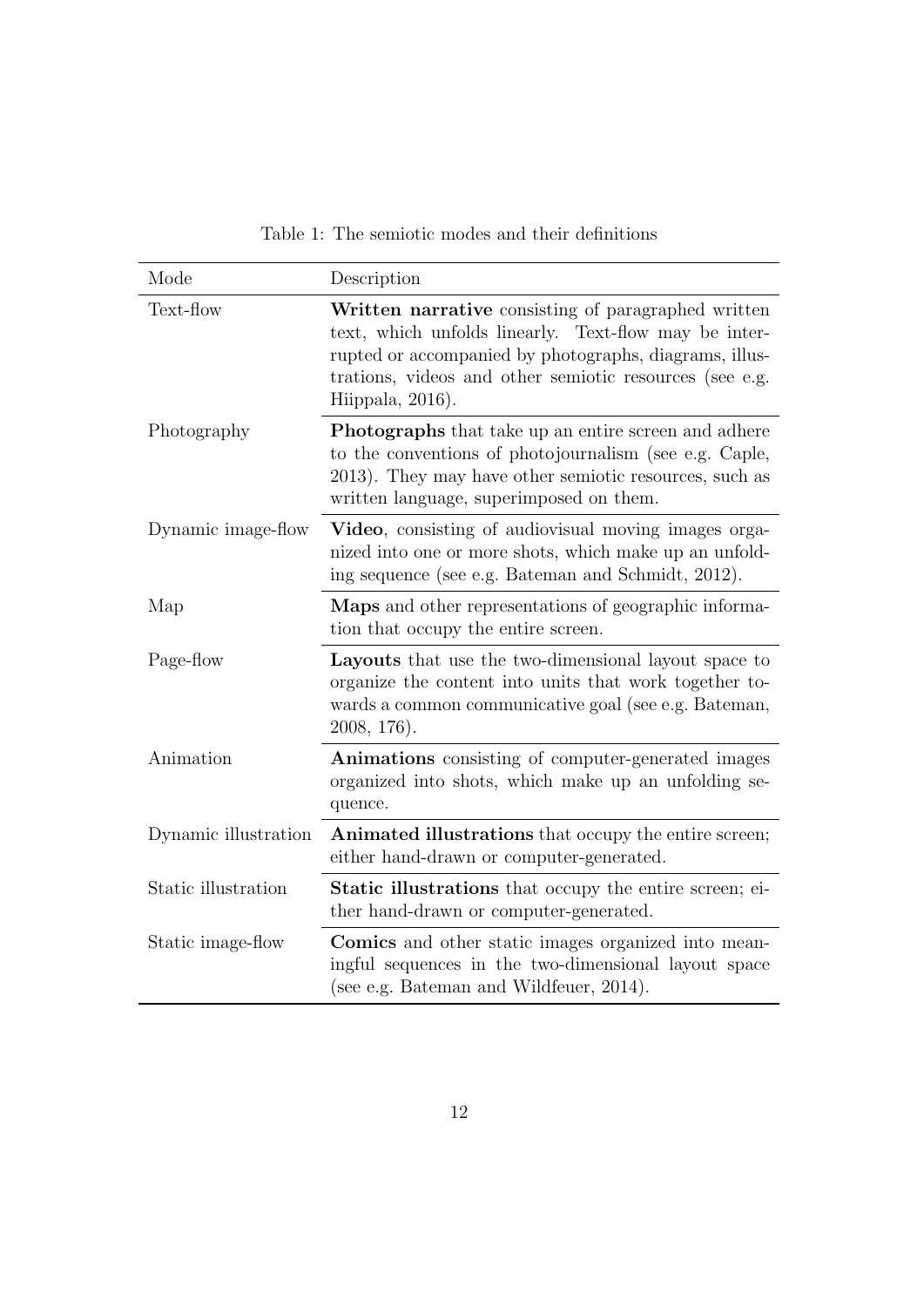layout space to organize multiple semiotic resources, such as written language, pictograms and illustrations (Bateman 2008, 175–176; Hiippala 2015, 53–59). In addition, I treat videos, photographs, maps and animations that occupy the entire screen as individual semiotic modes, in order to achieve a sufficiently fine-grained description of their use in the longform genre. The identified modes and their definitions are provided in Table 1.

Descriptions of semiotic modes present in each longform were stored into a corpus – a digital database – by applying the annotation schema exemplified below, which uses XML mark-up language:

#### <screen identifier="009" mode="text-flow" type="static" transition\_in="scroll" transition\_out="scroll"></screen>

The screen element identifies each screen in the longform, defining its dominant semiotic mode, type (static or dynamic) and the transitions that lead in and out of the screen using the attributes contained within the element. The boundary of a screen is defined as a transition to another semiotic mode, for instance, from paragraphed text (e.g. text-flow) to a full-screen looping video (e.g. dynamic image-flow). These transitions are described in Table 2.

| Transition      | Description                                                                                                                                                               |
|-----------------|---------------------------------------------------------------------------------------------------------------------------------------------------------------------------|
| Click           | Transition between screens requires clicking a hyperlink.                                                                                                                 |
| <i>Dissolve</i> | The pixels on the previous screen are gradually replaced by the<br>pixels in the following screen.                                                                        |
| None            | Indicates the beginning or the end of a longform.                                                                                                                         |
| Scroll          | The previous and following screens exit and enter the display si-<br>multaneously. This transition is identical to exploring a layout that<br>does not fit on the screen. |
| Wipe            | The previous screen remains static, as the following screen is drawn<br>on top of it: "the curtain effect" or parallax scroll.                                            |
| Zoom            | A zooming movement either in or out of a screen.                                                                                                                          |

Table 2: Transitions between the semiotic modes

Storing the annotation into an XML-based corpus allowed the description of each longform to be searched for particular combinations of semiotic modes and the transitions that occur between them. The data were collected from various sources listed in Table 3, containing a total of 206 screens from longform articles published between 2012–2013. The URL for each longform is given in Appendix A.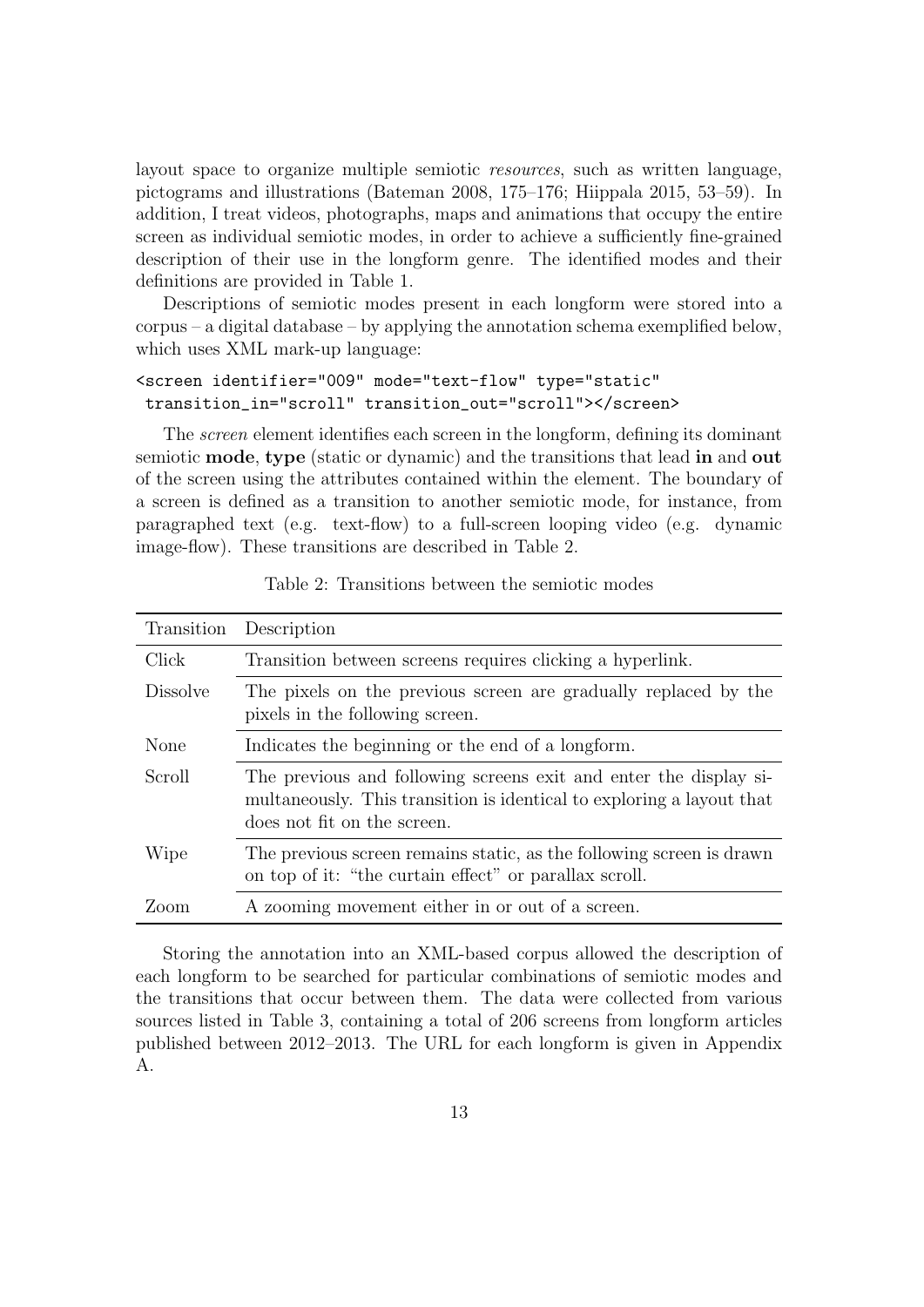| Name                                        | Publisher               | Year |
|---------------------------------------------|-------------------------|------|
| A Game of Shark and Minnow                  | The New York Times      | 2013 |
| Kowloon Walled City                         | The Wall Street Journal | 2013 |
| Girl in the Shadows: Dasani's Homeless Life | The New York Times      | 2013 |
| Greenland Melting                           | Rolling Stone           | 2013 |
| Snow Fall: The Avalanche at Tunnel Creek    | The New York Times      | 2012 |
| The Dream Boat                              | The New York Times      | 2013 |
| The Geeks on the Front Lines                | Rolling Stone           | 2013 |
| The Jockey                                  | The New York Times      | 2013 |
| The Lobotomy Files: Forgotten Soldiers      | The Wall Street Journal | 2013 |
| Trials                                      | The Wall Street Journal | 2013 |
| Tomato Can Blues                            | The New York Times      | 2013 |
| Wrappers Delight                            | The Telegraph           | 2013 |

Table 3: The corpus of longform articles

The corpus was intended to represent how the longform genre was shaped immediately following the publication of 'Snow Fall', which Dowling and Vogan (2015, 212) describe as the 'urtext' of the longform genre, as competing media outlets sought to enter the longform market. This is reflected in the corpus, which consists of longforms produced by news organisations, as opposed to independent publishers such as The Atavist or Long Play (Le Masurier, 2015, 144). Note also that the corpus describes the longforms as viewed on a laptop or desktop screen: mobile devices may render the content differently.

The annotated corpus is available at the following URL:

http://dx.doi.org/10.5281/zenodo.47729

The tools developed for interrogating the corpus, written in the Python programming language and distributed as interactive Jupyter notebooks (Pérez and Granger, 2007), are provided at the same location. These tools were used for the corpus analysis, whose results are presented in the following section.

### 4 Analysis

In this section, I describe the multimodal structure of the longform genre using the corpus introduced above. Table 4, which presents the distribution of the modes identified in the corpus, serves as a point of departure for the discussion. I begin by examining the most prominent modes in greater detail, in order to evaluate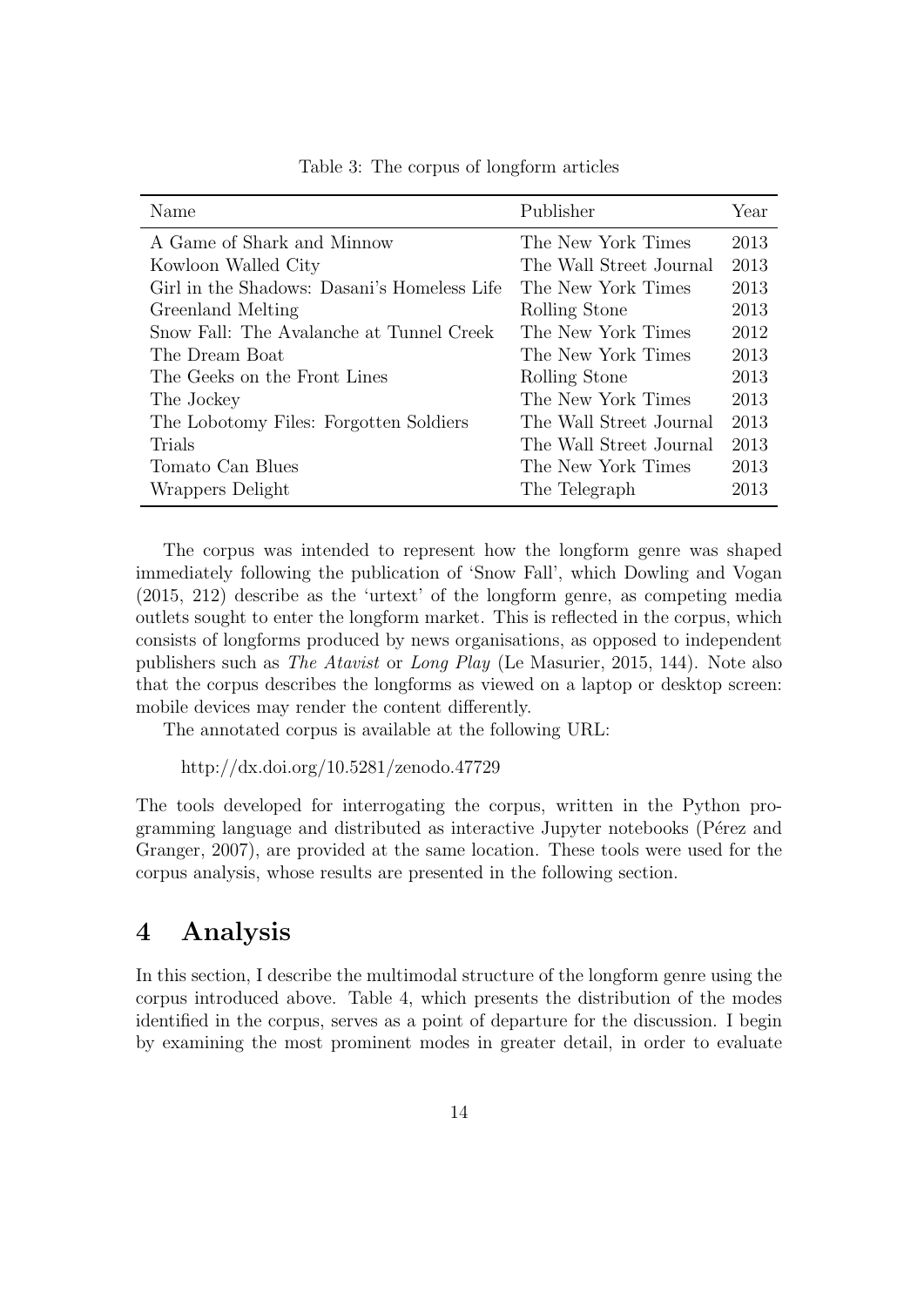their structure and functions in the longform genre, while also considering how the modes are combined.

| Mode                 | $n_{\rm}$ | %  |
|----------------------|-----------|----|
| Text-flow            | 86        | 42 |
| Photography          | 60        | 29 |
| Dynamic image-flow   | 36        | 18 |
| Map                  | 9         | 4  |
| Page-flow            | 7         | 3  |
| Animation            | 2         | 1  |
| Dynamic illustration | 2         | 1  |
| Static illustration  | 2         | 1  |
| Static image-flow    | 2         |    |

Table 4: Semiotic modes in the corpus  $(n = 206)$ 

As Table 4 shows, the most common mode in the corpus is text-flow, a foundational semiotic mode organized around continuous written text (Bateman 2008, 175; Hiippala 2016). The organizing principle underlying text-flow is linearity: although photographs, videos, maps and pictograms – among other semiotic resources and modes – may occur within text-flow, this semiotic mode does not use the layout space to make additional meanings, for instance, by using space to convey news value, as demonstrated by the The New York Times landing page in Figure 1. Curiously, the semiotic mode active on the landing page, page-flow, appears to be a rare feature of the longform genre  $(n = 7)$ . This raises the question of why the longform prefers a linear organization over a spatial one: I address this issue in the following discussion.

First of all, a deceptively simple linear organization does not rule out complex interactions between text-flow and other semiotic modes deployed in the longform. To exemplify, the co-deployment of language and image has been theorized using concepts such as 'resemiotization', which traces "how meaning making shifts from context to context, from practice to practice, or from one stage of a practice to the next" (Iedema, 2003, 41). The epitome of the digital longform, The New York Times' 'Snow Fall: The Avalanche at Tunnel Creek' (published 2012) aptly exemplifies how other semiotic modes are brought into play alongside text-flow to advance the narrative. In 'Snow Fall', the author John Branch describes how Elyse Saugstad, a professional skier, experienced being caught in an avalanche: "She had no control of her body as she tumbled downhill. She did not know up from down." Branch's written narrative in the third person is accompanied by a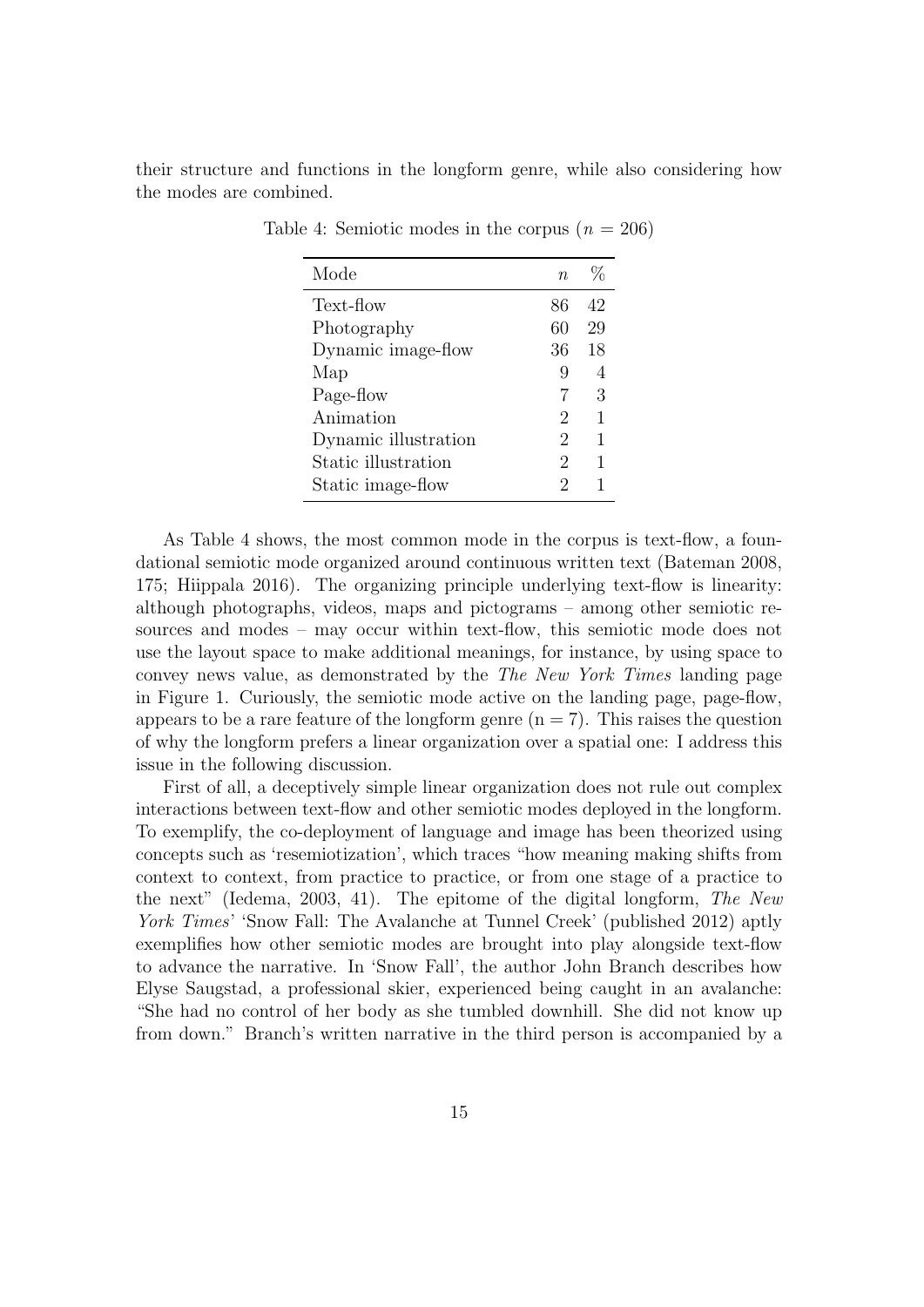brief video that alternates between medium and close shots, in which Saugstad recounts her experience in the first person:

I had no ability to control what was happening to me. I was being tossed over and over and over ... it was like being in a washing machine.



Figure 3: Text-flow in 'Snow Fall'. Paragraphs of written text move the narrative forward: they are accompanied by a short 45-second video in which Saugstad recounts the event.

Essentially, 'Snow Fall' narrates the same event from two different perspectives using two different semiotic modes, as visualized in Figure 3. Branch's description in third person is followed by a resemiotized recount of the event on video, giving a first person voice to Saugstad, as the underlying medium – a news website – allows the longform to integrate dynamic image-flow within text-flow (Bateman, 2014a). Taking advantage of this capability, the narrative resemiotizes a direct quotation typically found in traditional printed newspapers in an audiovisual form. To do so,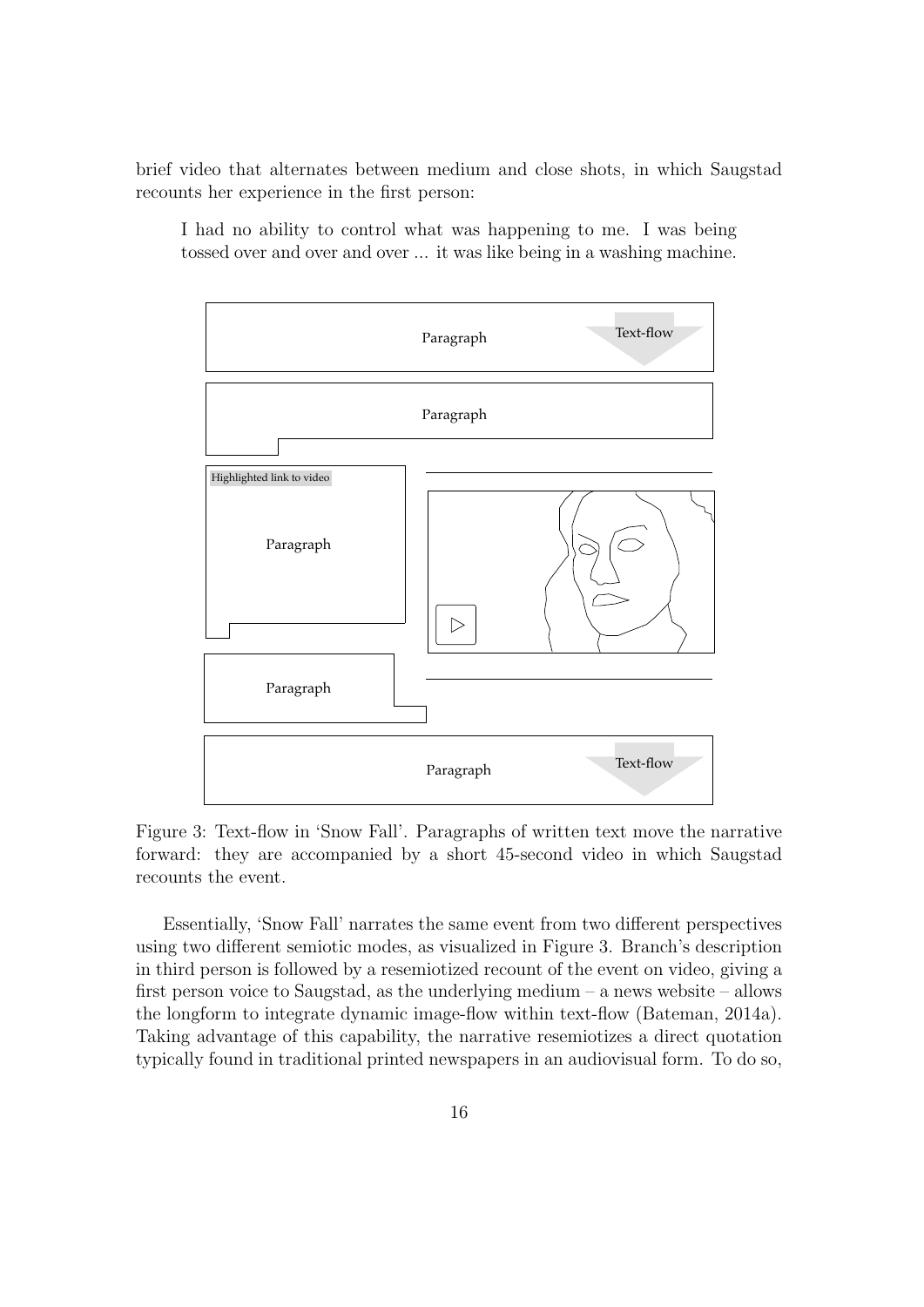'Snow Fall' exploits the semiotic resources available within dynamic image-flow for cross-modal visual and verbal identification, as exemplified by continuous shots of Saugstad and the accompanying caption (Tseng, 2013, 43). These resources allow specifying Saugstad's identity and reinforce the interpersonal meanings associated with a personal testimony (Feng and Qi, 2014). Moreover, in yet another part of 'Snow Fall', Branch resemiotizes Saugstad's personal narrative by using a direct quote from the video interview again within text-flow. This shows how the longform can weave together contributions from different semiotic modes – text-flow and dynamic image-flow – without drawing explicitly on the additional meaning potential offered by the layout space. This stands in stark contrast to the compartmentalized structure of of the NYT landing page in Figure 1, which relies on the layout space to organize the content (Knox, 2014).

Now, considering Dowling and Vogan's (2015) description of the longform as a cognitive container, which seeks to minimize distractions to the reading process, I argue that text-flow represents an appropriate choice for the longform genre for several reasons. Firstly, the semiotic mode of text-flow can incorporate common semiotic modes typically encountered in multimodal news discourse into its linear structure as required (e.g. video, news graphics, photojournalism; cf. Bednarek and Caple, 2012). Secondly, the linear structure of text-flow does not require resolving discourse relations across the layout space, allowing the reader to remain focused on the unfolding narrative. It is therefore not surprising that with 86 screens (42%), text-flow is the most common semiotic mode in the corpus. Moreover, text-flow appears to be the hook on which other semiotic modes are hung in the longform genre, as indicated by Table 5, which shows the semiotic modes preceding and following each instance of text-flow in the corpus.

| Preceding mode         | $\eta$ | $\%$ | Following mode         | n              | $\%$ |
|------------------------|--------|------|------------------------|----------------|------|
| Full-screen photograph | 45     | 52,3 | Full-screen photograph | 42             | 49,4 |
| Dynamic image-flow     | 26     | 30,2 | Dynamic image-flow     | 25             | 29,4 |
| Map                    | 3      | 3.4  | Map                    | 4              | 4,7  |
| Text-flow              | 3      | 3,4  | Page-flow              | 3              | 3,5  |
| Animation              | 2      | 2.3  | Text-flow              | 3              | 3.5  |
| Page-flow              | 2      | 2.3  | Dynamic illustration   | 2              | 2,3  |
| Static image-flow      | 2      | 2.3  | Static illustration    | 2              | 2.3  |
| Dynamic illustration   | 2      | 2,3  | Static image-flow      | $\overline{2}$ | 2,3  |
| Static illustration    |        | 1,1  | Animation              | 2              | 2.3  |

Table 5: Semiotic modes preceding  $(n = 86)$  and following text-flow  $(n = 85)$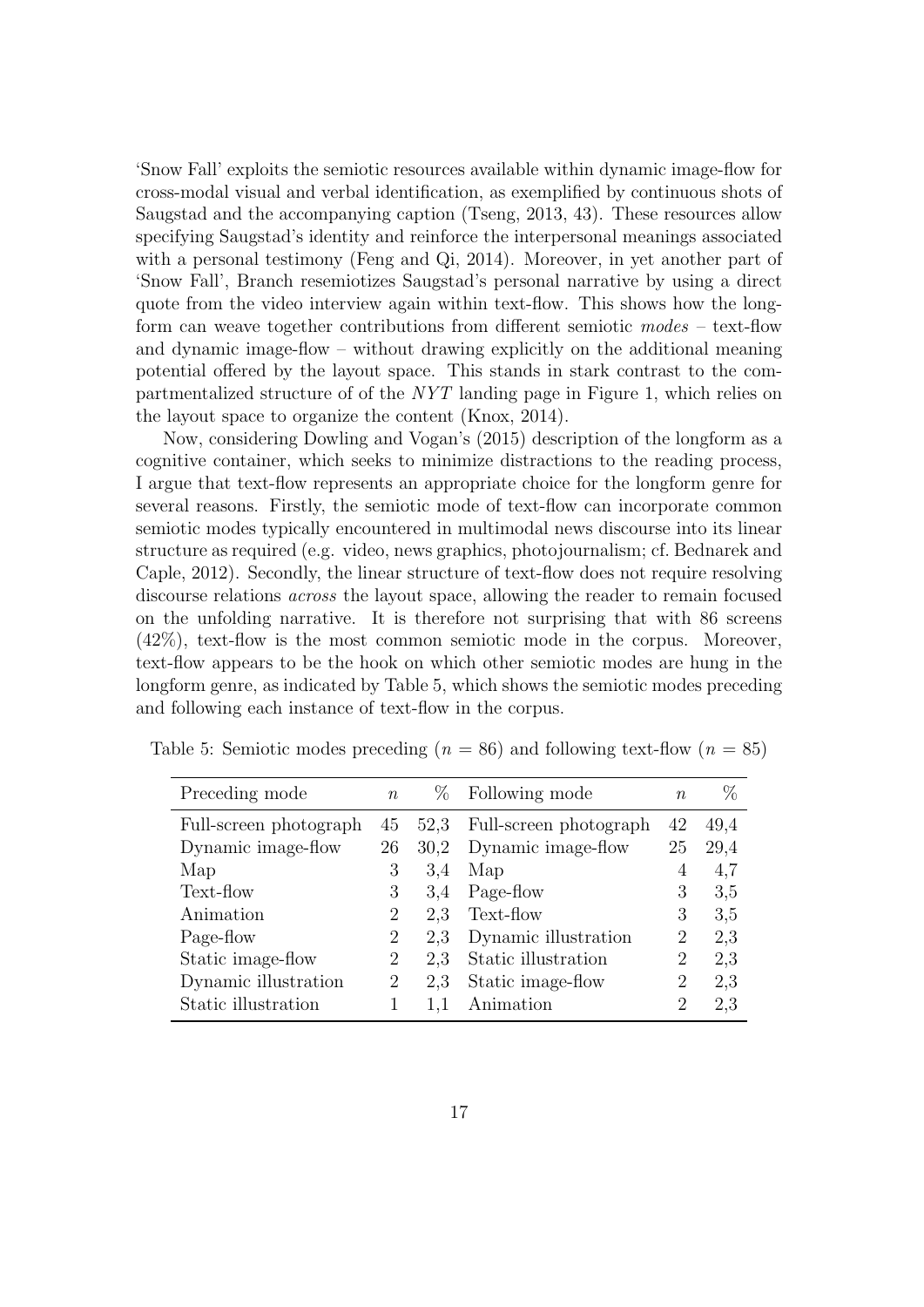Inserting full-screen photographs and videos between instances of text-flow appears to be a choice preferred for the longform genre. Hernandez and Rue (2016, 154), who interview the writers and designers responsible for Snow Fall, provide valuable insights into the reasons behind this preference. Both the head of graphics department and the editor of digital news design agreed that written language is still the dominant form of expression for carrying the narrative forward, but occasionally, the screen is given over to other semiotic modes to deliver visually pleasing and surprising moments. Together with a carefully construed written narrative, these multimedia features are assumed to uphold the reader's interest.

Next, in order to provide a more detailed view of how the most prominent semiotic modes – text-flow, static photographs and dynamic image-flow – are integrated in the longform genre, I apply the analytical tool of layouting to two examples from the corpus (Bateman and Schmidt, 2012, 51). Whereas Figure 2 illustrated the general operation of layouting, that is, how the longform takes contributions from multiple semiotic modes and joins them together using transitions, Figure 4 shows a more fine-grained description of the organization that dissects the introductory phases of 'The Jockey', a portrait of the jockey Russell Baze, and 'Trials', an article about a rare genetic disease and the search for its treatment.

The grey boxes in Figure 4 stand for headers, paragraphs and other elements typically identified in page-based artefacts (Hiippala, 2015, 40–42). The white box indicates a static photograph, whereas the circles with diagonal lines mark individual shots of dynamic image-flow, a basic unit in filmic artefacts (Bateman and Schmidt, 2012, 149). The connecting lines between these elements indicate structural relationships, which form hierarchies of varying depth.

Bateman (2013) proposes that hierarchies are an efficient way of representing the structure of both page-based and filmic artefacts: I will refer to them as layout structures in the subsequent discussion (for layout structures in page-based artefacts, see Bateman, 2008, 116–117). Applying the same principle to represent the structure of all modes involved is a prerequisite for understanding how the longforms exploit the underlying dynamic medium. From a purely theoretical perspective, it is clear that the website medium is fully capable of realizing the semiotic mode of film, as exemplified by the success of various on-demand streaming services. Despite this capability, the longform appears to avoid weaving complex narratives using dynamic image-flow, preferring contributions from the filmic mode that consist of a limited number of shots.

One explanation for avoiding complex narratives may be put forward by examining the layouting process in greater detail. The layout structure for 'The Jockey' in Figure 4 shows a 15-shot sequence of dynamic image-flow (S06–S20), which follows a brief introduction to the article realized using text-flow  $(L01-L05)$ . This video, which features the jockey Russell Baze and preparations for a horse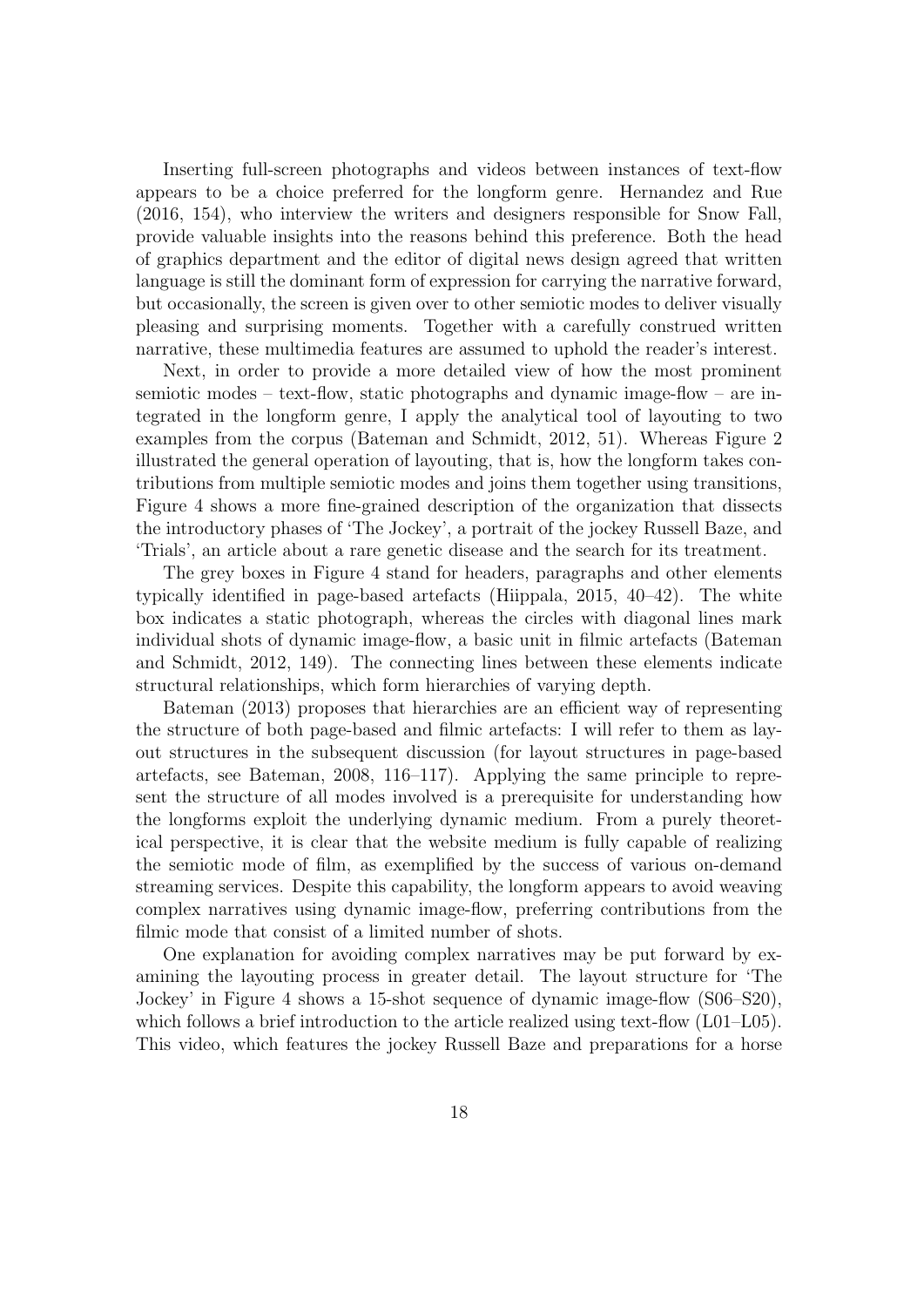

L02

Full screen







L18  $\overline{L19}$ 

 $S16$   $\longrightarrow$   $\longrightarrow$   $\longrightarrow$  L17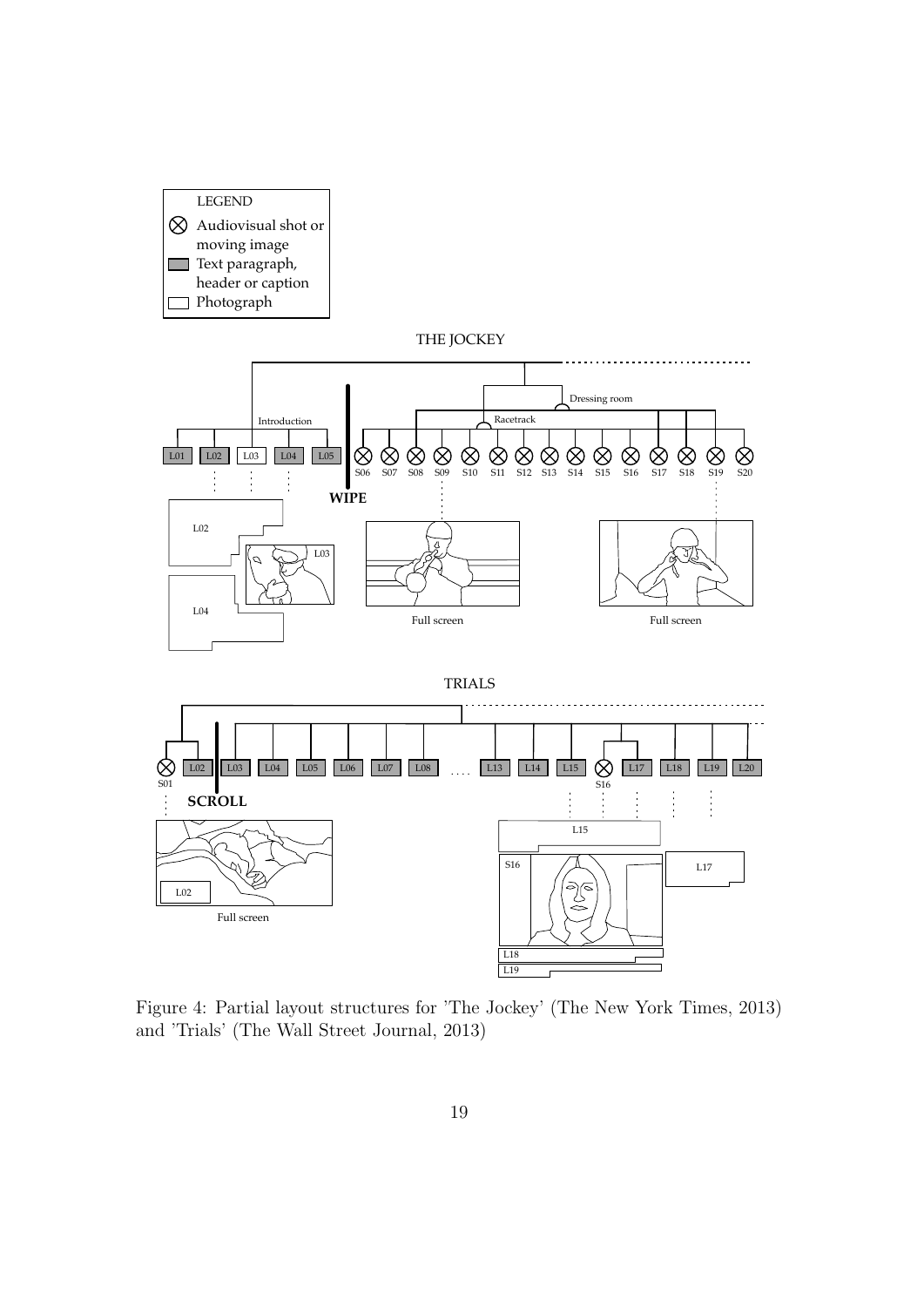race, begins to draw increasingly on the semiotic mode of film, which results in additional levels of hierarchy to organize the shots. The shots are organized into two scenes taking place at different locations (labelled 'racetrack' and 'dressing room').

Previous research on film as a semiotic mode has shown that 'proper' filmic narratives can involve very complex layout structures (see e.g. the example analyses in Bateman, 2013, 77–78). Some of the mechanisms involved in the formation of these structures have been outlined for shot/scene organization in Bateman (2007), for cohesion in Tseng (2013) and for discourse interpretation in Wildfeuer (2014). For the example at hand, however, it is sufficient to note that when filmic narratives become increasingly complex, their hierarchical organization becomes deeper as additional shots and scenes are introduced. However, as I will show shortly below, the longform genre does not prefer this kind of deep layout structure. This preference, I argue, reflects a constraint that affects the longform genre, which requires maintaining a shallow layout structure to ensure linearity.

Moving on the next example, it may be observed that the filmic structure of 'The Jockey' stands in stark contrast to how individual shots of dynamic imageflow are embedded into the structure of 'Trials', as shown in the lower part of Figure 4. This example features two single-shot instances of dynamic image-flow: the first instance consists of a full-screen looping video (S01) accompanied by the article header (L02), whereas the second instance is a small single-shot loop (S16), placed within text-flow (L15, L18–19) and accompanied by a caption (L17). What is worth noting here is the generally shallow layout structure, which is a common feature of page-based artefacts, in which text-flow is the dominant semiotic mode, such as an academic journal or a monograph (Hiippala, 2016).

Artefacts with shallow layout structures embed contributions from other semiotic resources by adding an additional level of hierarchy, as indicated by the combinations of image-flow and written language in S01–L02 and S16–L17, whose structure closely resembles the kind of image-text-complexes found in other pagebased artefacts (Hiippala, 2015, 65–66). Because 'Trials' does not exploit the semiotic mode of film to the extent of 'The Jockey', the longform is able to retain a shallower layout structure. This represents the simplest structural configuration available to the longform genre, which places special emphasis on maintaining linearity. To put it simply, when shots of image-flow begin to be organized into increasingly complex narratives that feature multiple characters and locations, the hierarchical layout structure becomes deeper.

What, then, is the effect of the shallow layout structure on user experience? I argue that it is the shallow layout structure that establishes the 'cognitive container' described by Dowling and Vogan (2015), which is responsible for "forging a space for linear narrative on the web" (Jacobson, Marino, and Gutsche, 2015,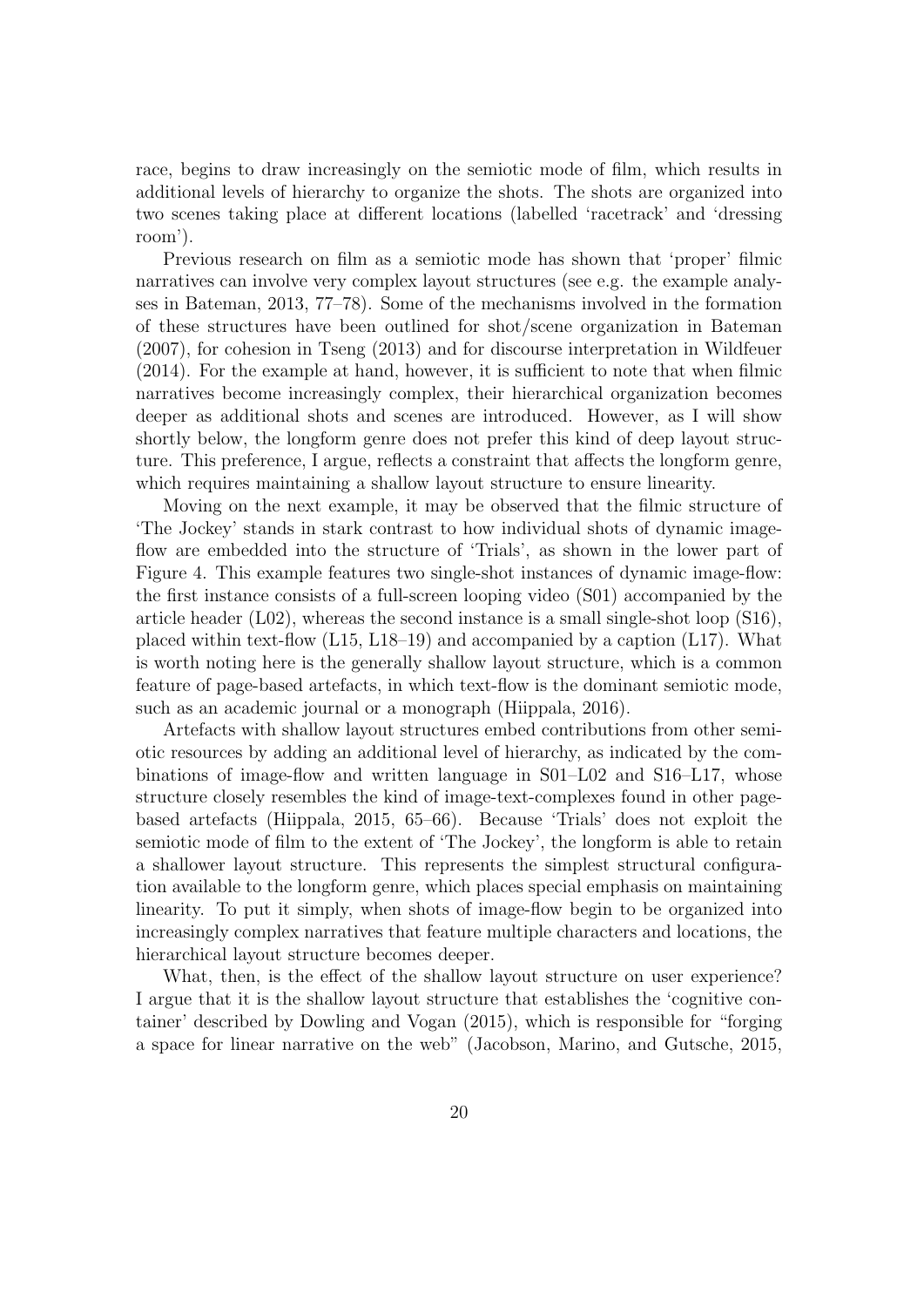13). This argument is best explained by contrasting the longform with the landing page shown in Figure 1. As pointed out above, page-flow – the semiotic mode preferred by the landing page genre – takes advantage of the layout space the compartmentalize the content. Establishing these compartments, however, requires a deep hierarchy in the layout structure (cf. Hiippala, 2015, 180). For the landing page, this involves clearly segmenting headers, paragraphs, photographs and other components of 'newsbites' for each news item (Knox, 2007, 2009), before considering how these items should be grouped on the page according to their news value or subject matter (Bateman, Delin, and Henschel, 2007).

The longform genre, in turn, attempts to make sure that the reader does not have to resolve complex layout structures commonly featured in page-flow, as engaging in this kind of interpretative process would likely distract the reader from the narrative. This would work directly against the kind of close reading warranted by the longform, which is precisely how the genre is able to keep the reader focused (Waller, 2012). At the same time, it is important to understand that unlike older media such as books, the news website medium does not have a tradition of delivering long narratives, although a trend of 'slow journalism' appears to be emerging at the moment (Le Masurier, 2015; Belt and South, 2015). Such developments, however, do not take place in a vacuum, and 'cross-pollination' between media occur frequently.



Figure 5: The layout structures of two pages in a feature story published in The Atlantic, October 2015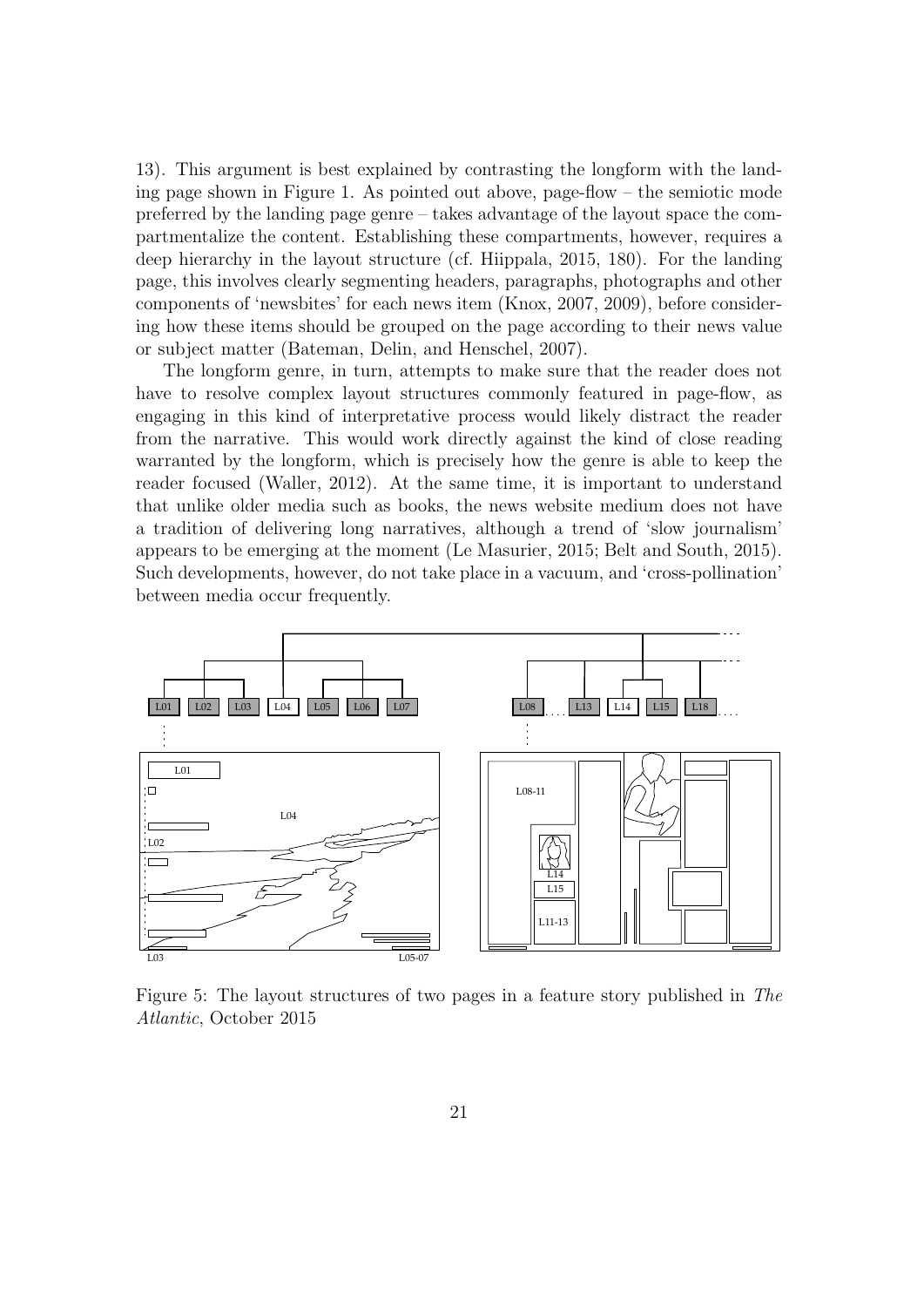As said, genres that populate new media rarely emerge out of nowhere: in terms of multimodal structure, I argue that certain predecessors to the longform genre may be identified in print media. Monthly magazines such as The Atlantic frequently use photographs that fill an entire double-page spread to introduce longer feature articles, whose main narrative is delivered using text-flow (see Figure 5 for an example). In addition to a shallow layout structure, what connects the printed feature article and the digital longform is that both work with a 'page metaphor' (Bateman, 2008, 9), that is, they must operate with a two-dimensional space for deploying and configuring semiotic modes. Both also dedicate most of the layout space to presenting the content, as opposed to lending the real estate to navigation or advertising (cf. Bateman, Delin, and Henschel, 2007). This is something the traditional news story can rarely afford in print or digital media.

In the end, however, the distinguishing features of the longform genre appear to arise from the materiality of screen and its capability to render dynamic content. In addition to replacing static photographs with dynamic image-flow, the screen sets the longform free from most restrictions affecting the length of the article. Whereas the pages available to a feature article in a magazine are nearly always limited, the digital longform can repeat sequences of visual semiotic modes and text-flow as long as the longform is able to hold the reader's attention and interest. To do so, the designers introduce transitions borrowed from the filmic medium, which they assume to create a sense of wonder and encourage the reader to stay with the narrative (cf. Hernandez and Rue, 2016, 154)

Therefore, I now continue by examining the transitions in the longform genre from two different perspectives. First, I consider the transitions leading in and out of a screen, placing the semiotic mode at the centre of attention. I then shift the perspective by zooming in on the transitions, while focusing on the semiotic modes surrounding them. The overall distribution of transitions in the corpus is given in Table 6. The transitions are listed in pairs, providing the transitions leading in and out of a screen. The transitions at the beginning and the end of a longform have been marked as 'none'.

Notably, the most common transition pattern involves entering and leaving the screen by scrolling  $(n = 43)$ , followed by the wipe–wipe transition  $(n = 33)$ , which indicates the use of parallax scroll. Jacobson, Marino, and Gutsche (2015, 14) also pay attention to these two transitions, suggesting that the longforms use the traditional scroll to mimic a parallax scroll "by placing large video loops or photographs between sections of the story rather than creating a parallax transition." However, the corpus does not support the proposal that the parallax scroll constitutes a standard transition in the longform genre. Moreover, the inclusion of full-screen photographs and dynamic image-flow appears to be motivated by the needs of the narrative, not the creation of a pseudo parallax scroll. As Table 6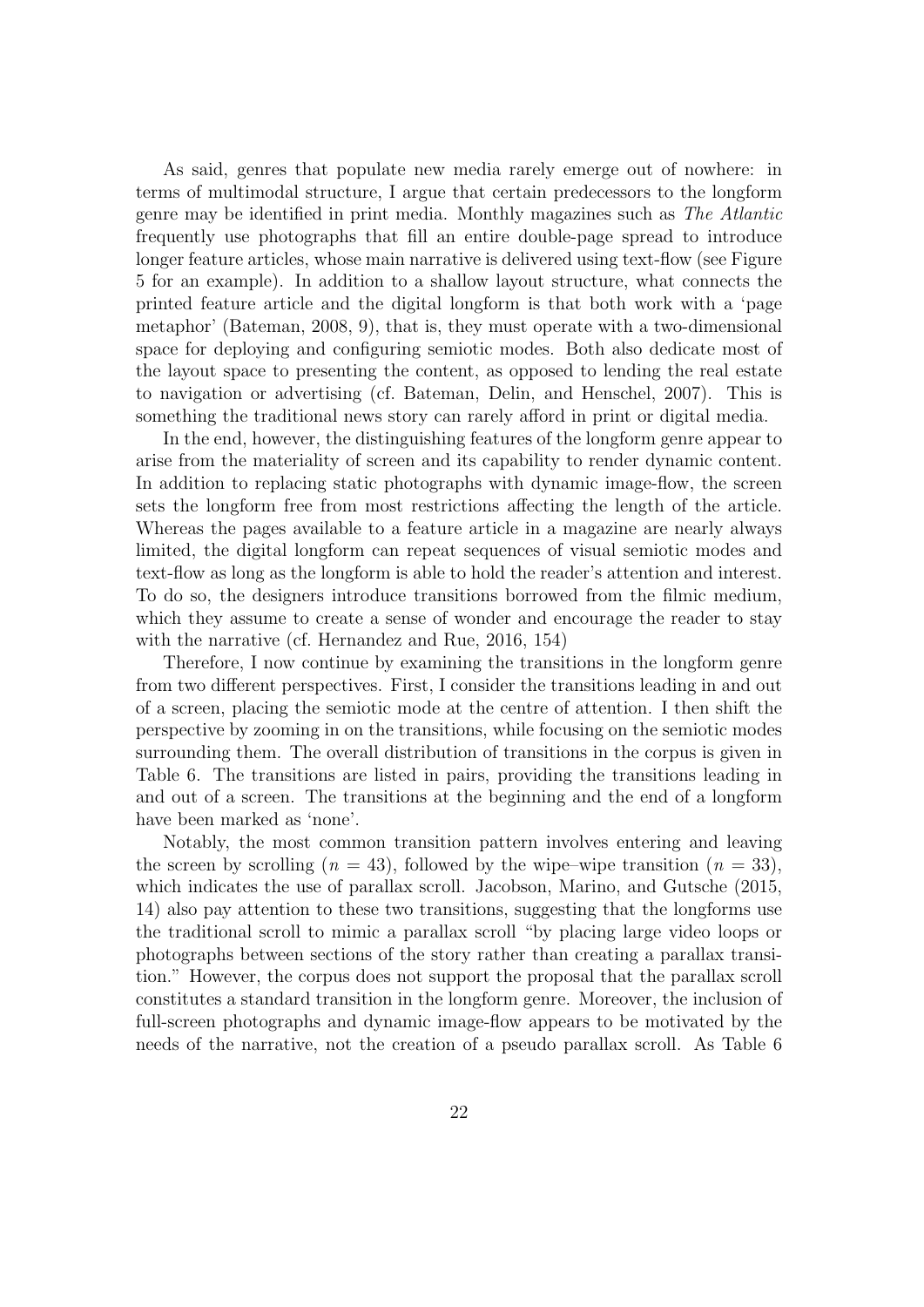| Pattern           | $n_{\cdot}$ | Pattern        | $n_{\cdot}$                 | Pattern        | $n_{\cdot}$    |
|-------------------|-------------|----------------|-----------------------------|----------------|----------------|
| Scroll-scroll     | 43          | Click-wipe     | 5                           | Scroll-wipe    | $\overline{2}$ |
| Wipe-wipe         | 33          | None-wipe      | 4                           | None-click     | 1              |
| Dissolve-scroll   | 21          | None-scroll    | 4                           | Wipe-scroll    |                |
| Scroll-click      | 16          | Zoom–zoom      | 3                           | Dissolve-none  |                |
| Click-scroll      | 13          | Click-click    | 3                           | Dissolve-wipe  | 1              |
| Dissolve-dissolve | 13          | Zoom-scroll    | 2                           | Dissolve-click | 1              |
| Scroll-dissolve   | 13          | Wipe-none      | $\mathcal{D}_{\mathcal{L}}$ | None-zoom      |                |
| Wipe-click        | 10          | Click-dissolve | 2                           | Click-none     |                |
| Scroll-none       |             | None-dissolve  | $\mathcal{D}$               | Scroll-zoom    |                |

Table 6: The distribution of transition patterns in the corpus  $(n = 206)$ 

shows, the longform can choose between many alternatives, of which the parallax scroll is just one.

It is also worth noting that in 46 percent of the cases  $(n = 95)$ , the transition patterns are symmetric, that is, the same transition is used to enter and exit the screen. As the annotation scheme would lead to expect, there are five unique symmetric transitions: scroll, wipe, dissolve, click and zoom. However, 54 percent  $(n = 111)$  of the transitions are asymmetric, which form 22 unique combinations. The prominent role of scroll and wipe transitions in Table 6 may result from the fact that they are highly compatible with many different semiotic modes, which allows them to be used regardless of the modes participating in the transition. This claim is supported by Table 7, which lists the ten most common transitions between specific semiotic modes in the corpus: I will refer to them as modetransition patterns. Each row in Table 7 lists the transition from one semiotic mode to another, while also providing the modes and the transition that holds between them.

In total, the corpus includes 194 mode-transition patterns, which feature 44 unique instances, the most common being a scroll transition from a full-screen photograph to text-flow with 29 instances (for an example, see the sequence presented in Figure 2). Scroll is also the most prominent transition when moving from text-flow to full-screen photography  $(n = 19)$  and from dynamic image-flow to text flow  $(n = 15)$ . Given that these three semiotic modes – text-flow, full-screen photography and dynamic image-flow – are the most common semiotic modes in the corpus (see Table 4), it is worth noting that these semiotic modes prefer a scroll transition, which is arguably one of the most ordinary ways of traversing the genres carried by the website medium.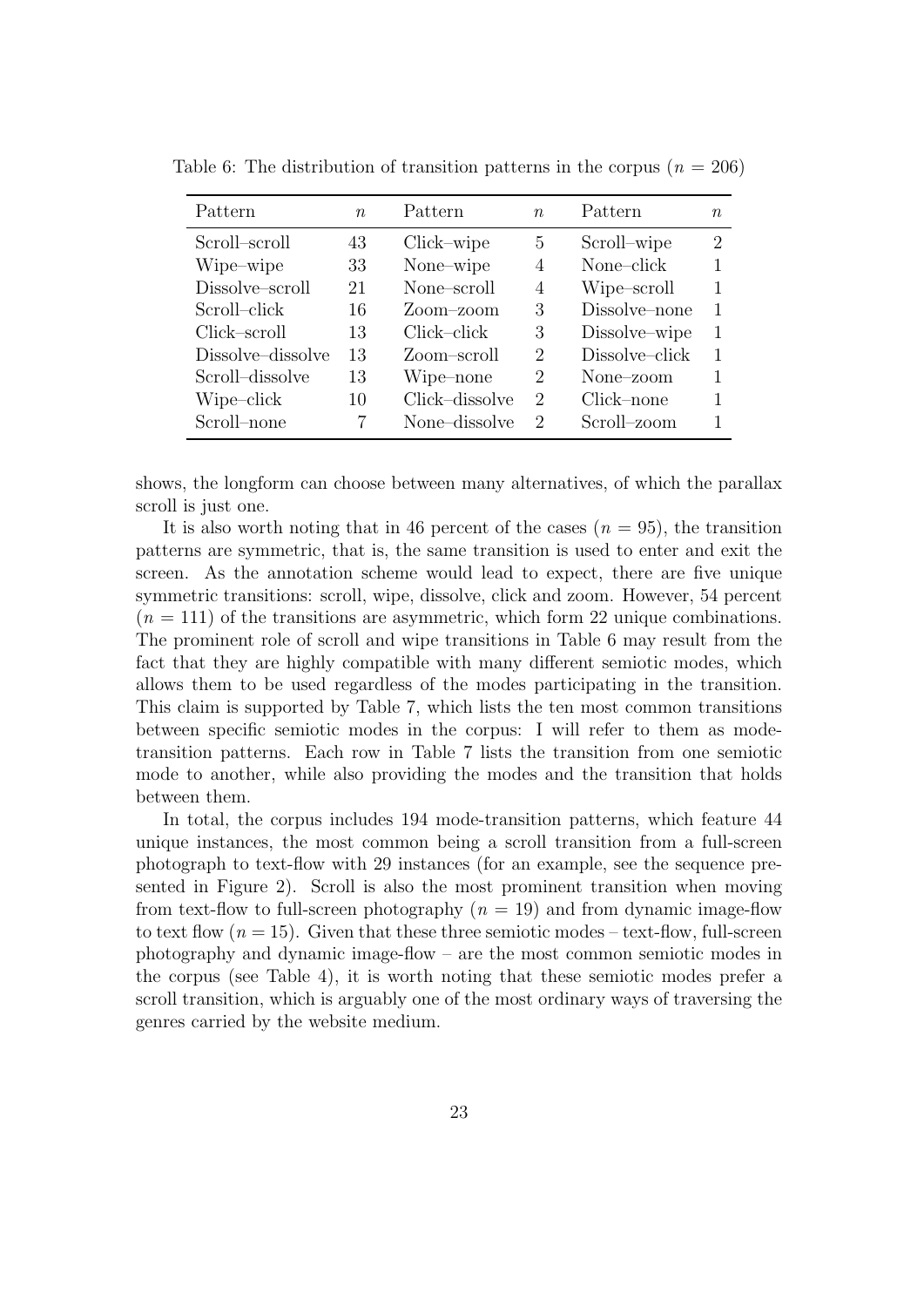| From                   | To                     | Via             | n  | %    |
|------------------------|------------------------|-----------------|----|------|
| Full-screen photograph | Text-flow              | Scroll          | 29 | 14,9 |
| Text-flow              | Full-screen photograph | Scroll          | 19 | 9,7  |
| Dynamic image-flow     | Text-flow              | Scroll          | 15 | 7,7  |
| Full-screen photograph | Text-flow              | Wipe            | 10 | 5,2  |
| Text-flow              | Dynamic image-flow     | Click           | 10 | 5,2  |
| Dynamic image-flow     | Text-flow              | Wipe            | 9  | 4,6  |
| Full-screen photograph | Full-screen photograph | <b>Dissolve</b> | 8  | 4,1  |
| Text-flow              | Full-screen photograph | Click           | 8  | 4,1  |
| Text-flow              | Full-screen photograph | Wipe            |    | 3,6  |
| Text-flow              | Dynamic image-flow     | Scroll          |    | 3.6  |

Table 7: Ten most common mode-transition patterns ( $n = 122$ ;  $\%$  of the entire corpus)

Other prominent transitions in Table 7 include a wipe – the so-called parallax scroll – and a click. In the light of the corpus, it appears that a wipe transition with a parallax scroll is not the most common choice for transitions between semiotic modes in the longform genre, but simply constitutes one alternative among traditional scroll and click transitions. Not surprisingly, click transitions can be found in the longforms divided clearly into chapters, which use clicks to signpost the narrative. Although some click transitions may be found in the narratives centered around a location or an event (e.g. 'Snow Fall', 'The Jockey'), they are particularly prominent in human interest stories, such as 'Girl in the Shadows' and 'Trials'.

Of particular interest is the dissolve transition, in which the preceding screen is gradually replaced by the following one, pixel by pixel. I have suggested elsewhere that this transition is an import from the semiotic mode of film, which can be deployed by any artefact realized in a dynamic medium, such as the news website (Hiippala, 2015, 205). Table 7 shows that among the most prominent transitions, dissolves occur only between photographs. This reflects another genre constraint, which is revealed by examining the number of dissolve transitions leading in or out of photographs, image-flow and maps, whose total number adds up to 33. At the same time, a dissolve transition is used to enter a screen with text-flow in only 8 instances. For this reason, I argue that the use of a dissolve is constrained to some extent by the surrounding semiotic modes, because a pixel by pixel transition does not render written language fully legible until the transition is nearly complete (Hiippala, 2015, 206). Visual semiotic modes, which are perceived differently than linear written language, appear to be exempted from this constraint.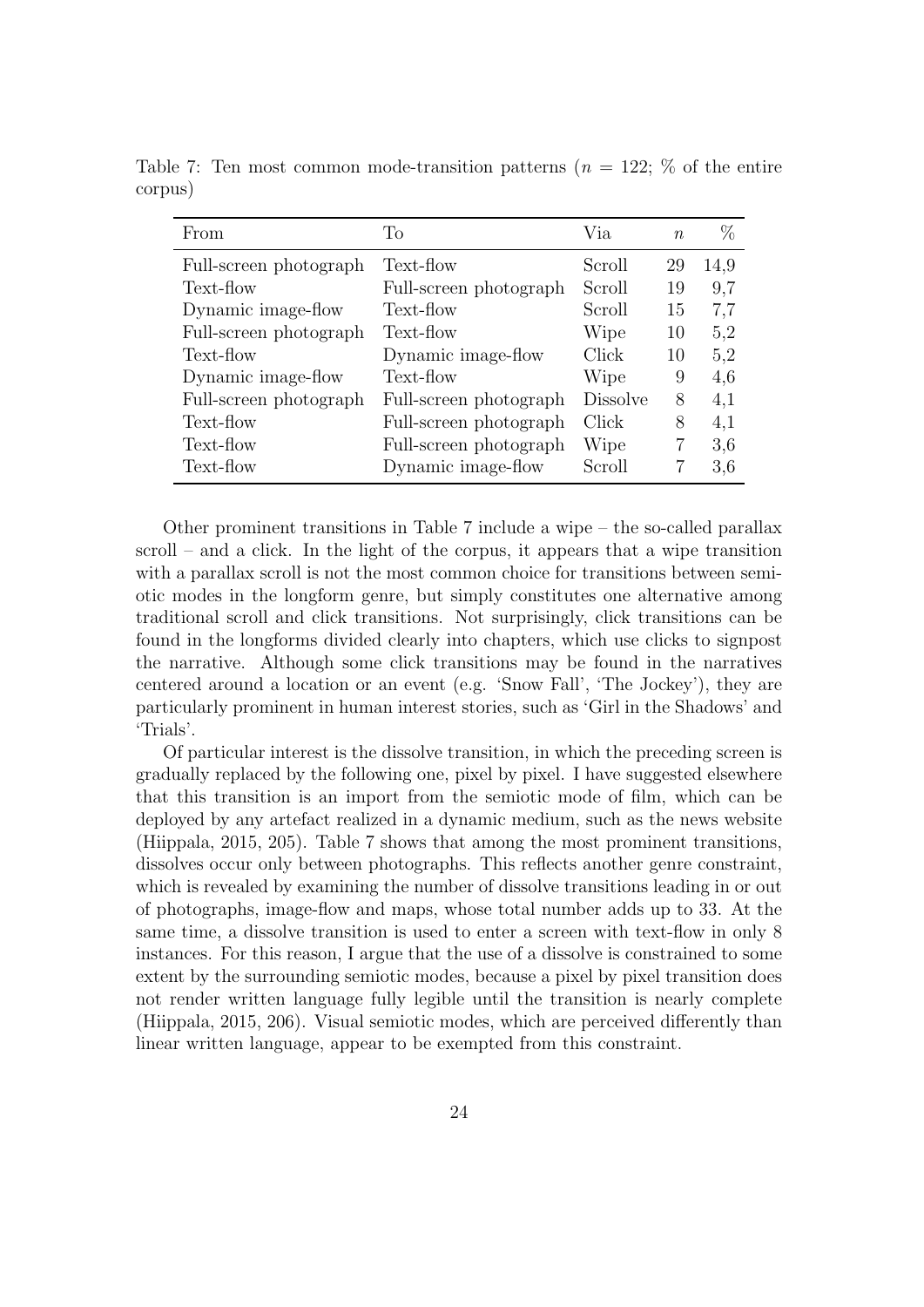Finally, I wish to draw attention to the overall distribution of unique modetransition patterns ( $n = 44$ ) in the corpus. Some longforms, such as 'A Game of Shark and Minnow'  $(n = 13)$  and 'Snow Fall'  $(n = 11)$ , feature a high number of unique mode-transition patterns ( $M = 5.6$ ,  $SD = 3.4$ ). This suggests that the transitions can be deployed flexibly, and given the success of these articles, introducing this kind of variation does not obviously pose a challenge for the reader. However, determining whether the transitions are used to convey or reinforce a specific discourse relation between the content in the preceding and following screens can only be achieved through a more detailed analysis (cf. e.g. Hiippala, 2015, 199–201). Although this falls outside the scope of the current study, pursuing this line of investigation could help to establish whether the transitions are motivated by the semiotic modes selected for presenting the content or the narrative structure of the story.

This section concludes the analysis, which has attempted to describe some of the multimodal features that characterize the longform genre. In the following section, I proceed to consider the implications of the study, and circumscribe potential areas of further research.

### 5 Conclusion

In this article, I described the multimodal structure of 12 longform articles published in 2012–2013, in order to characterize the emerging genre of digital longform journalism. My aim was to explicate how the longforms combine written language, photojournalism, short videos and other semiotic modes, enabling them to realize a seamless narrative and consequently, to provide a user experience that stands in stark contrast to that delivered by other journalistic genres, such as landing pages, photo galleries and news stories.

Working with abstractions such as text-flow, image-flow and page-flow to capture how written language, photographs, videos and other types of content are combined, the analysis revealed that the longform genre prefers to organize the content into a linear structure. This means that unlike landing pages, which exploit the layout space to simultaneously present different types of content to the reader, the longforms dedicate the entire screen to a single semiotic mode at a time. The longforms join this content together using a number of novel transitions, of which two in particular – wipe and dissolve – appear to have been borrowed from film.

In terms of limitations, it is important to acknowledge that this article provided a rather broad description of the longform genre, but at the same time, this description can be used to contextualize future investigations. In particular, the scope of the corpus compiled for this study could be expanded as necessary,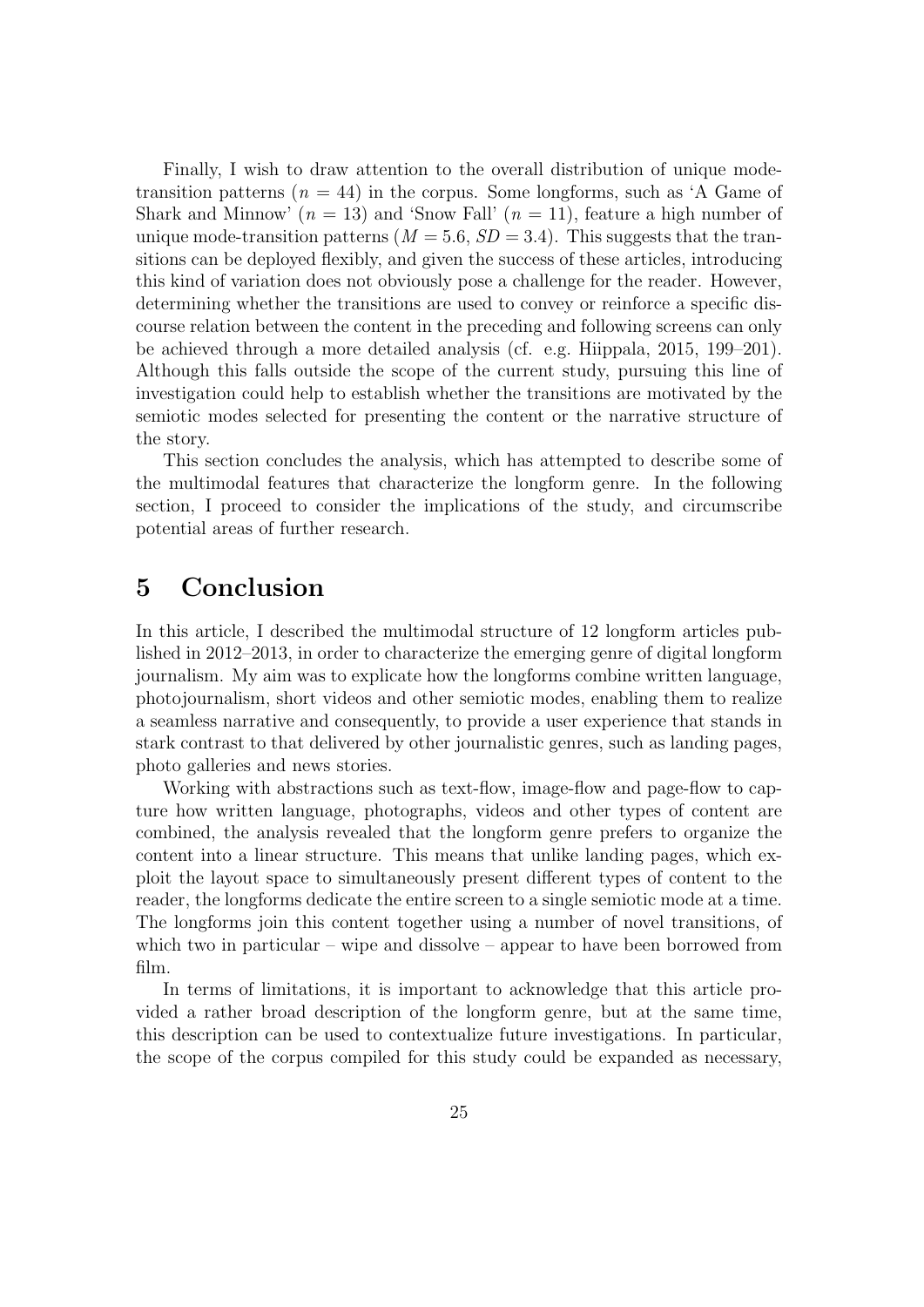because XML mark-up language is inherently extensible. The annotation could be extended, for instance, to cover more detailed multimodal analyses of content, which could also help to contextualize the use of different modes and transitions. Extending the corpus would also help to consolidate the broad description provided by this study with the previous analyses presented in Dowling and Vogan (2015) and Jacobson, Marino, and Gutsche (2015).

More generally, theories of multimodality appear to complement those currently used for studying digital journalism well (cf. Steensen and Ahva, 2015). As this article has attempted to show, adopting a multimodal perspective may provide additional insights into phenomena that have been previously taken for granted in discussions of multimedia narratives. Moreover, given the ongoing processes of digitalization, theories and methods geared towards describing the inherently multimodal nature of communication may come in handy, as media outlets continue to develop their journalistic products. Such analyses, however, cannot be pursued without a knowledge of journalistic genres in old media, which may end up being recontextualized in new media. This clearly defines a domain which research on digital journalism and multimodality should explore together.

### References

- Barnhurst, Kevin G., 2012. "The form of online news in the mainstream US press, 2001–2010." Journalism Studies 13 (5–6): 791–800. doi: 10.1080/1461670X.2012.664346.
- Bateman, John A., 2007. "Towards a grande paradigmatique of film: Christian Metz reloaded." Semiotica 167 (1): 13–64.
- Bateman, John A., 2008. Multimodality and Genre: A Foundation for the Systematic Analysis of Multimodal Documents. London: Palgrave Macmillan.
- Bateman, John A., 2011. "The Decomposability of Semiotic Modes." In "Multimodal Studies: Multiple Approaches and Domains," , edited by Kay L. O'Halloran, and Bradley A. Smith. London: Routledge, 17–38.
- Bateman, John A., 2013. "Multimodal analysis of film within the GeM framework." Ilha do Desterro 64: 49–84. doi:10.5007/2175-8026.2013n64p49.
- Bateman, John A., 2014a. "Genre in the age of multimodality: some conceptual refinements for practical analysis." In "Evolution in Genre: Emergence, Variation, Multimodality," , edited by Paola Evangelisti-Allori, Vijay K. Bhatia, and John A. Bateman. Frankfurt am Main: Peter Lang, 237–269.
- Bateman, John A., 2014b. Text and Image: A Critical Introduction to the Visual/Verbal Divide. London and New York: Routledge.
- Bateman, John A., Delin, Judy L., and Henschel, Renate, 2007. "Mapping the multimodal genres of traditional and electronic newspapers." In "New Directions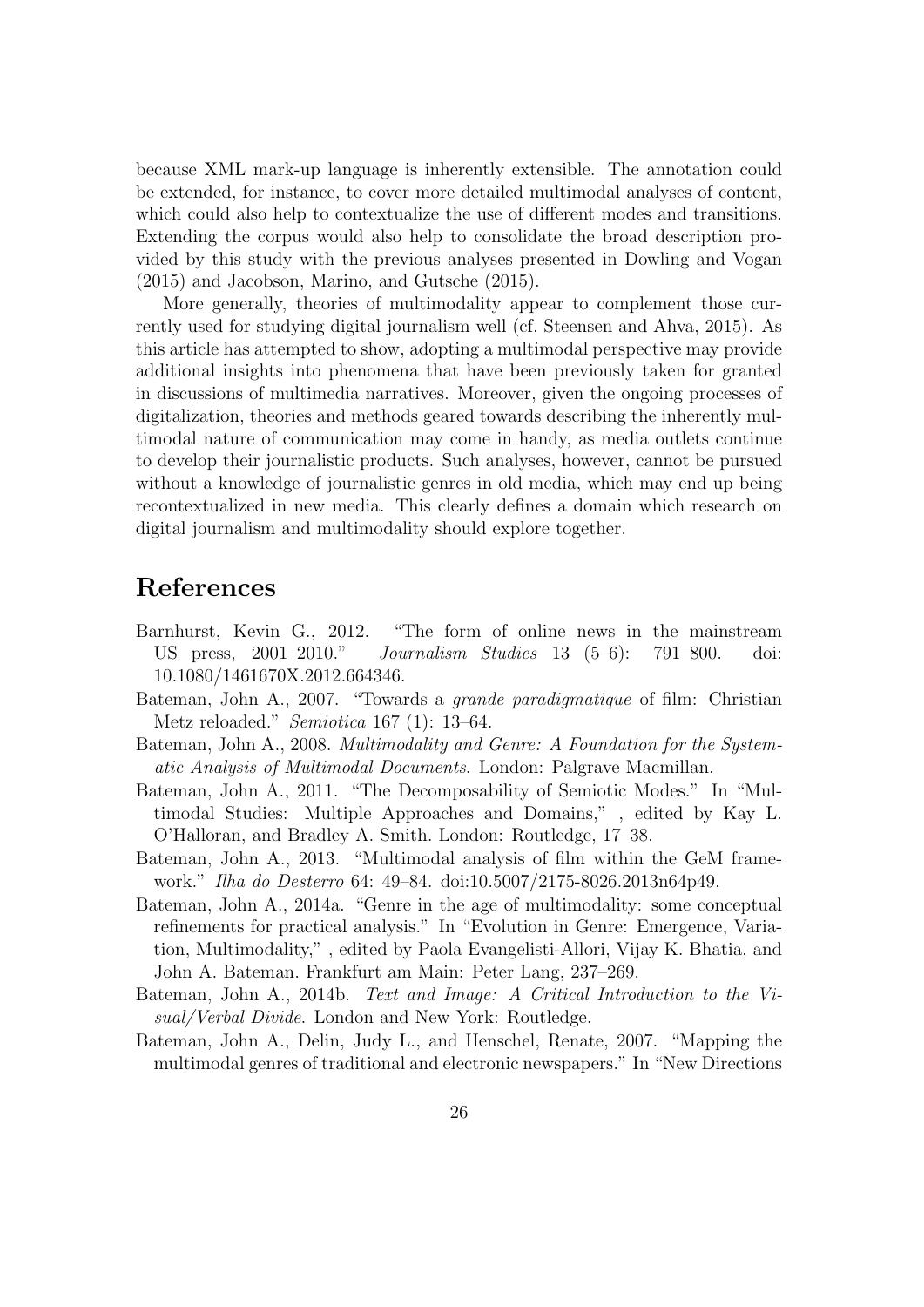in the Analysis of Multimodal Discourse," , edited by Terry D. Royce, and Wendy L. Bowcher. Mahwah, NJ: Lawrence Erlbaum, 147–172.

- Bateman, John A., and Schmidt, Karl-Heinrich, 2012. Multimodal Film Analysis: How Films Mean. London: Routledge.
- Bateman, John A., and Wildfeuer, Janina, 2014. "A multimodal discourse theory of visual narrative." Journal of Pragmatics 74: 180–208. doi: 10.1016/j.pragma.2014.10.001.
- Bednarek, Monika, and Caple, Helen, 2012. News Discourse. London: Continuum.
- Belt, Don, and South, Jeff, 2015. "Slow Journalism and the Out of Eden Walk." Digital Journalism doi:10.1080/21670811.2015.1111768.
- Branigan, Edward, 1984. Point of View in the Cinema: A Theory of Narration and Subjectivity in Classical Film. Berlin: Mouton de Gruyter.
- Caple, Helen, 2013. Photojournalism: A Social Semiotic Approach. London: Palgrave Macmillan.
- Caple, Helen, and Bednarek, Monika, 2015. "Rethinking news values: What a discursive approach can tell us about the construction of news discourse and news photography." Journalism. doi:10.1177/1464884914568078.
- Caple, Helen, and Knox, John S., 2012. "Online news galleries, photojournalism and the photo essay." Visual Communication 11 (2): 207–236.
- Constantinou, Odysseas, 2005. "Multimodal Discourse Analysis: Media, modes and technologies." Journal of Sociolinguistics 9 (4): 602–618.
- Deuze, Mark, 2003. "The web and its journalisms: considering the consequences of different types of newsmedia online." New Media  $\mathcal C$  Society 5 (2): 203–230.
- Dowling, David, and Vogan, Travis, 2015. "Can We "Snowfall" This? Digital longform and the race for the tablet market." *Digital Journalism* 3 (2): 209– 224. doi:10.1080/21670811.2014.930250.
- Elleström, Lars, 2010. "The Modalities of Media: A Model for Understanding Intermedial Relations." In "Media Borders, Multimodality and Intermediality," , edited by Lars Elleström. London: Palgrave, 11–48.
- Feng, Dezheng, and Qi, Yujie, 2014. "Emotion prosody and viewer engagement in film narrative: A social semiotic approach." Narrative Inquiry 24 (2): 347–367. doi:10.1075/ni.24.2.09fen.
- Hernandez, Richard, and Rue, Jeremy, 2016. The Principles of Multimedia Journalism: Packaging Digital News. New York and London: Routledge.
- Hiippala, Tuomo, 2015. The Structure of Multimodal Documents: An Empirical Approach. New York and London: Routledge.
- Hiippala, Tuomo, 2016. "Aspects of multimodality in higher education monographs." In "Multimodality in Higher Education," , edited by Arlene Archer, and Esther Breuer. Leiden: Brill, 53–78.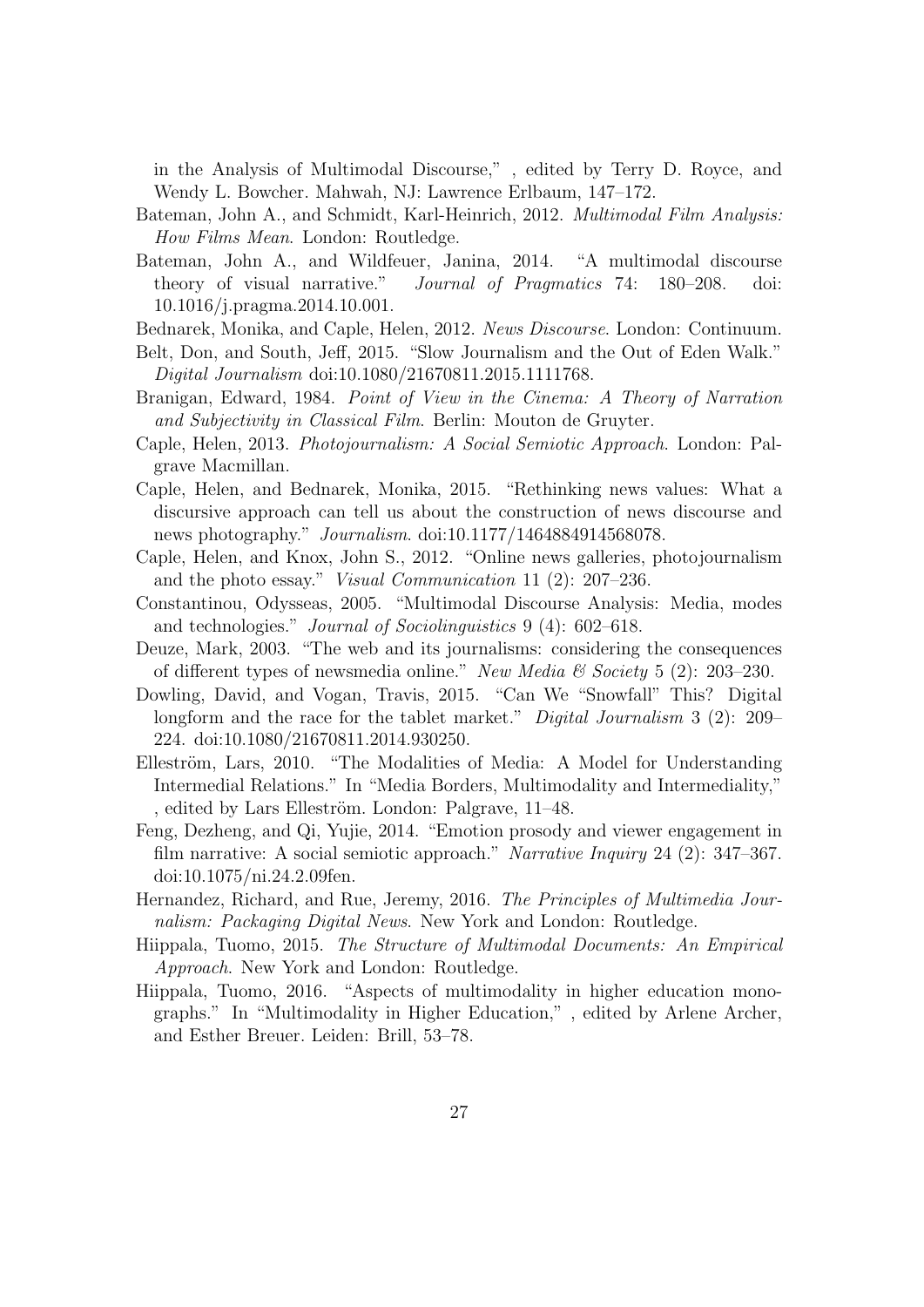- Iedema, Rick, 2003. "Multimodality, resemiotization: extending the analysis of discourse as multi-semiotic practice." Visual Communication 2 (1): 29–57.
- Jacobson, Susan, Marino, Jacqueline, and Gutsche, Robert E., 2015. "The digital animation of literary journalism." Journalism. doi:10.1177/1464884914568079.
- Jenkins, Henry, 2006. Convergence Culture: Where Old and New Media Collide. New York and London: New York University Press.
- Jewitt, Carey, ed., 2014. The Routledge Handbook of Multimodal Analysis. London: Routledge, 2nd ed.
- Knox, John S., 2007. "Visual-verbal communication on online newspaper home pages." Visual Communication 6 (1): 19–53.
- Knox, John S., 2009. "Punctuating the home page: image as language in an online newspaper." Discourse and Communication 3 (2): 145–172.
- Knox, John S., 2014. "Online newspapers: Structure and layout." In "The Routledge Handbook of Multimodal Analysis," , edited by Carey Jewitt. London and New York: Routledge, 2nd ed., 440–449.
- Kress, Gunther, 2010. Multimodality: A Social Semiotic Approach to Contemporary Communication. London: Routledge.
- Kress, Gunther, 2014. "What is mode?" In "The Routledge Handbook of Multimodal Analysis," , edited by Carey Jewitt. London: Routledge, 2nd ed., 60–75.
- Le Masurier, Megan, 2015. "What is slow journalism?" Journalism Practice 9 (2): 138–152. doi:10.1080/17512786.2014.916471.
- Leckner, Sara, 2012. "Presentation factors affecting reading behaviour in readers of newspaper media: an eye-tracking perspective." *Visual Communication* 11 (2): 163–184.
- Lemke, Jay L., 2005. "Multimedia Genres and Traversals." Folia Linguistica XXXIX (1-2): 45–56.
- Norris, Sigrid, and Maier, Carmen D., eds., 2014. Interactions, Images and Texts: A Reader in Multimodality. Berlin: De Gruyter Mouton.
- Pérez, Fernando, and Granger, Brian E., 2007. "IPython: A system for interactive scientific computing." Computing in Science and Engineering 9 (3): 21–29. doi:10.1109/MCSE.2007.53.
- Steensen, Steen, 2009. "Online feature journalism." Journalism Practice 3 (1): 13–29. doi:10.1080/17512780802560716.
- Steensen, Steen, and Ahva, Laura, 2015. "Theories of Journalism in a Digital age: An exploration and introduction." *Digital Journalism* 3 (1): 1–18.
- Tseng, Chiao-I, 2012. "Audiovisual texture in scene transition." Semiotica 192: 123–160. doi:10.1515/sem-2012-0091.
- Tseng, Chiao-I, 2013. Cohesion in Film: Tracking Film Elements. London: Palgrave Macmillan.